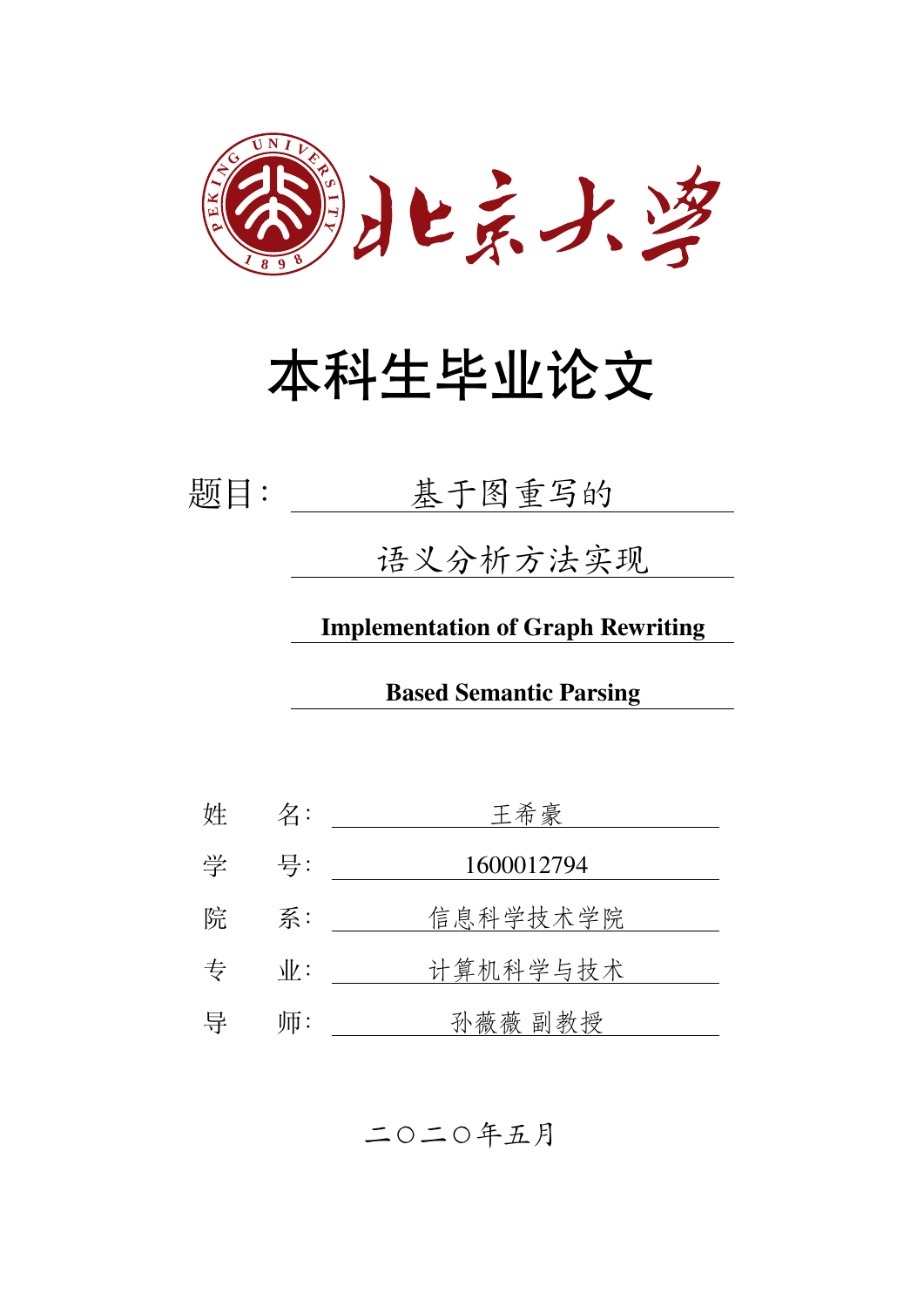### 北京大学本科毕业论文导师评阅表

| 学生姓名   | 王希豪 | 学生学号<br>1600012794 |                      | 论文成绩                                                            | 良                  |  |
|--------|-----|--------------------|----------------------|-----------------------------------------------------------------|--------------------|--|
| 学院(系)  |     | 信息科学技术学院           |                      | 学生所在专业                                                          | 计算机科学与技术<br>(科学方向) |  |
| 导师姓名   | 孙薇薇 | 导师单位/              | 王选计算机<br>导师职称<br>研究所 |                                                                 | 副教授                |  |
|        |     | 所在研究所              |                      |                                                                 |                    |  |
| 论文题目   |     | 基于图重写的语义分析方法实现     |                      |                                                                 |                    |  |
| (中、英文) |     |                    |                      | <b>Implementation of Graph Rewriting Based Semantic Parsing</b> |                    |  |

#### 导师评语

(包含对论文的性质、难度、分量、综合训练等是否符合培养目标的目的等评价)

基于图的语义分析是近些年自然语言处理学界兴起的一种句子级语义表示方法。面 向语义图,本文复现了一种基于神经图重写的分析系统,该系统的主要模块包括:(1) 短语结构分析器、(2)图重写文法的自动抽取器和(3)语义解析模块。该系统较为复 杂,包括较为复杂的符号计算与深度学习计算模块。

论文的研究工作反映出该同学已经掌握了扎实的专业基础知识和编程实现能力,同 时具有一定的研究能力。

导师签名:

年 月 日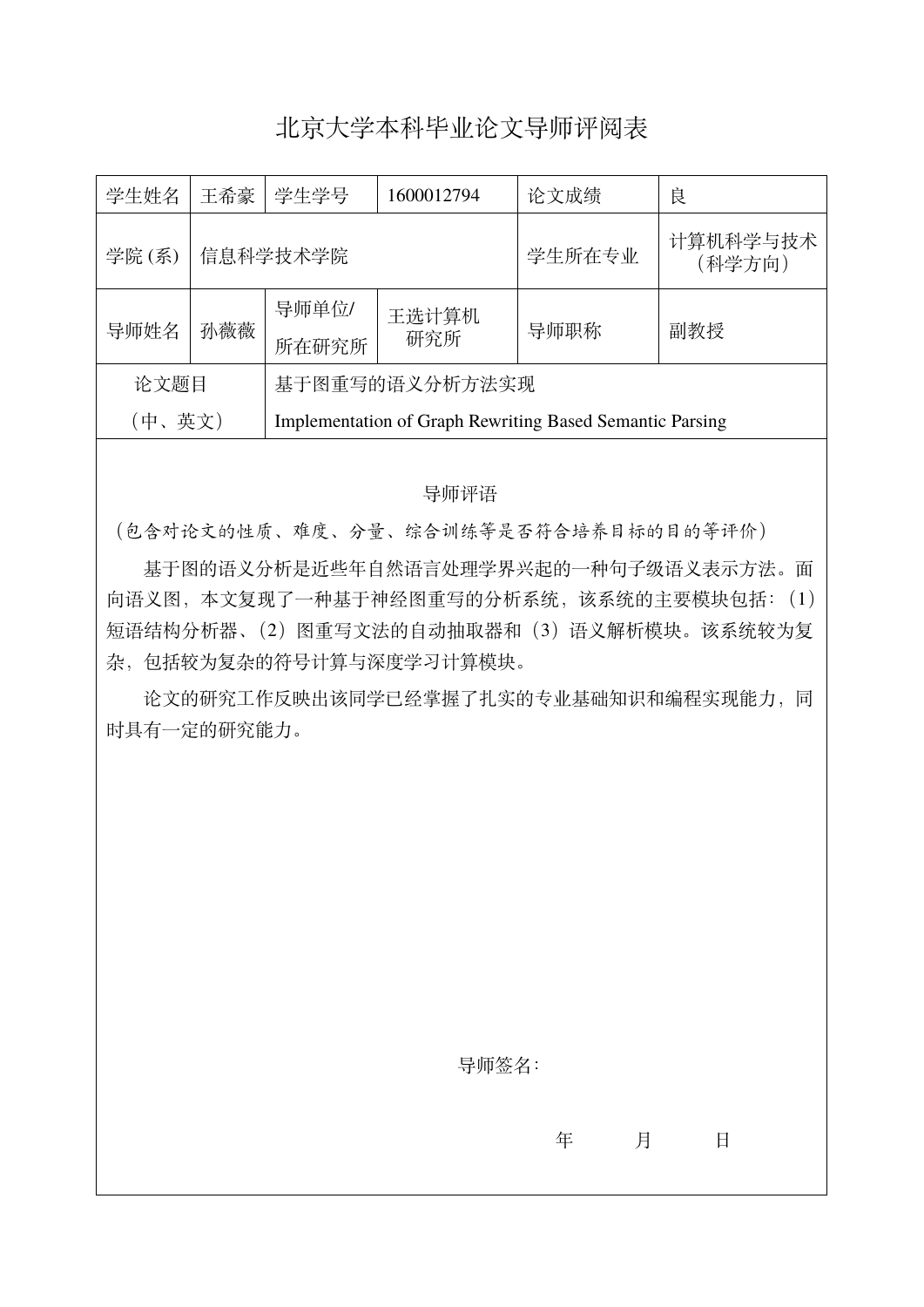# **版权声明**

任何收存和保管本论文各种版本的单位和个人,未经本论文作者同意,不得将本 论文转借他人,亦不得随意复制、抄录、拍照或以任何方式传播。否则,引起有碍作 者著作权之问题,将可能承担法律责任。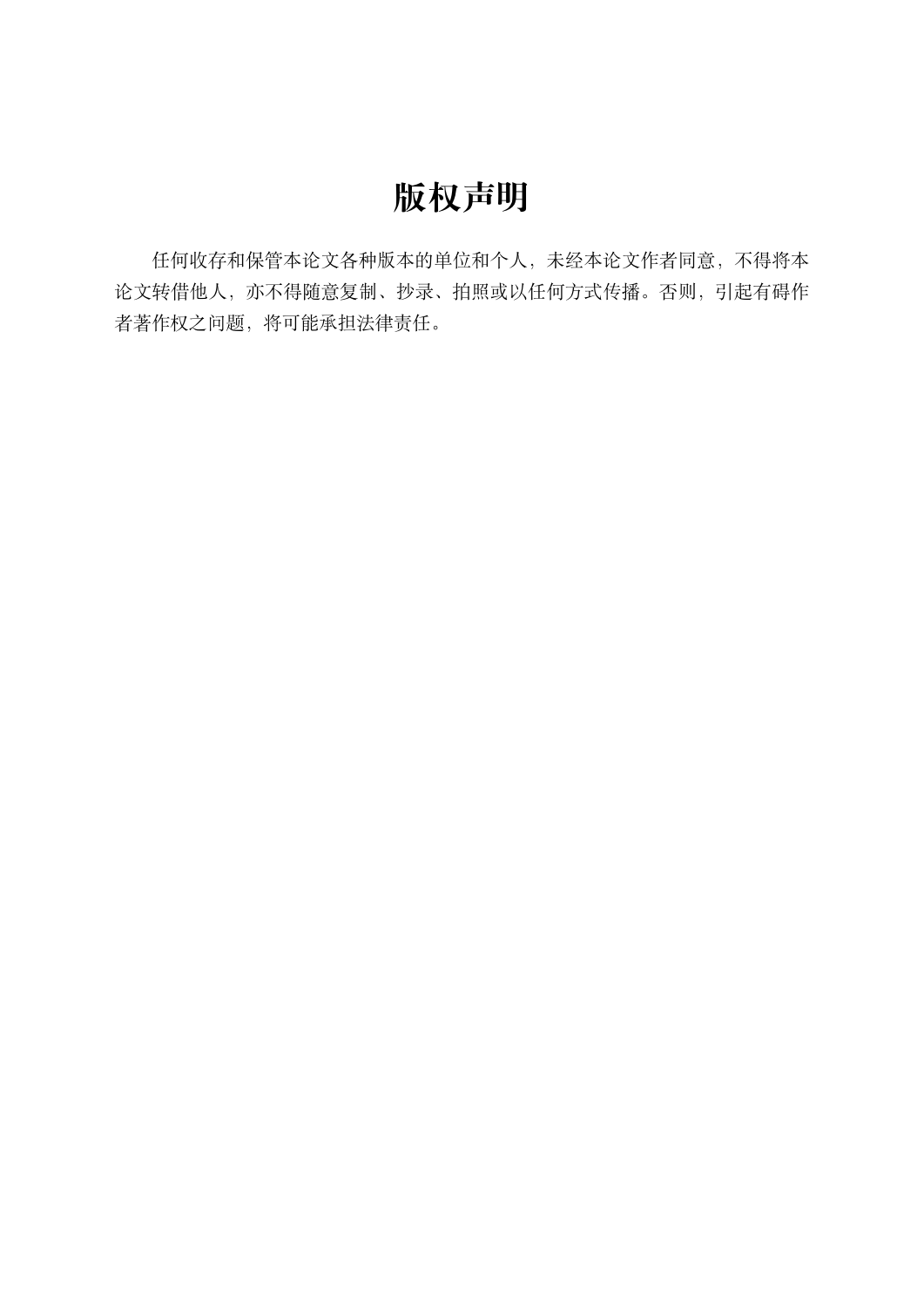## **摘要**

人工智能是计算机领域最前沿的研究方向。最初,人工智能研究的目标是创造出 能够像人一样思考的计算机程序,能否通过图灵测试是判断程序是否为人工智能的标 准。如今,人工智能领域相比较于设计智能程序,更关注数据分析、处理和表示。

表示学习是人工智能的重要任务,研究如何自动从数据中提取出有效的特征。人 工神经网络是一种通过拟合非线性变换、将原始数据的特征直接表示为高层次抽象特 征的表示学习模型,在许多计算机领域都有重要的应用。本文介绍了人工神经网络在 自然语言处理的两个任务中的应用。

自然语言处理是利用计算机自动分析和处理人类语言数据的学科。将人类语言语 句表示成计算机能够理解和计算的形式,是自然语言处理的重要问题。语言学家们从 词语、句法和语义等多个层次研究了语言的形式化表示。

句法分析是将句子表示成为树形结构、研究句子构成的自然语言任务。句法分析 任务主要有三种方法:基于状态转移的方法、基于翻译的方法和基于因子分解的方法。 本文介绍了一种利用人工神经网络获取数据特征的基于因子分解的句法分析方法。

语义分析是另一种自然语言形式化表示的任务,从句子深层语义的角度考虑句子 的表示。语义图是利用图结构表示句子语义的方法。图结构能够直观地表示复杂的语 义关系,图分析也有成熟的算法,因此,语义图成为了近几年来语义分析的热点问题。 本文介绍了一种基于图重写的语义分析方法。这种方法根据句法分析的结果,通过图 重写的方式生成得到语义图。

本文说明了两种模型的工程实现细节,在 DeepBank 语料库数据上验证了模型效 果。同时,我们还针对不同句法结构对基于图重写的语义分析方法的影响进行了实验, 说明了 DeepBank 等树库的句法树包含一定的语义信息。

**关键词:**句法分析, 语义图, 人工神经网络

I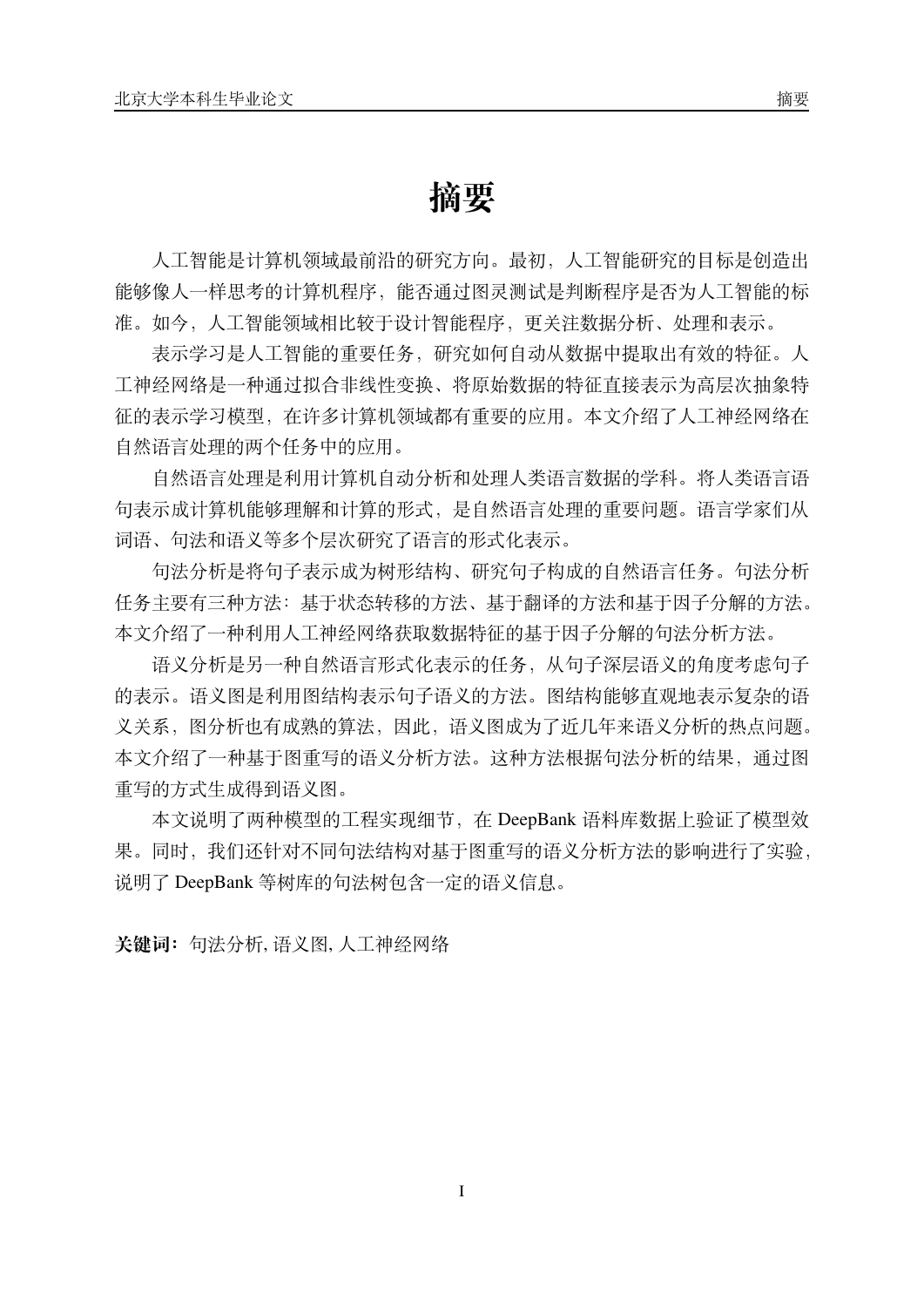# **ABSTRACT**

Artificial Intelligence is one of the most advanced research fields of computer science. At first, the goal of AI research is to create a computer program that can think like human beings. Whether a program can pass Turing Test is the standard to judge whether it is AI. Nowadays, compared with the design of intelligent programs, the field of Aritificial Intellence pays more attention to data analysis and processing.

Representation Learning is an important task of Artificial Intelligence. It learns how to extract effective features from data. Artificial neural network is a kind of Representation Learning model, which directly represents high-level abstract features of original data by fitting nonlinear transformation. It has important applications in many computer fields. This paper introduces the application of neural network in two tasks of Natural Language Processing.

Natural Language Processing is a subject that uses computers to analyze and process human language data automatically. It is an important problem in Natural Language Processing to express human language sentences in the form that computers can understand and calculate. Linguists have studied the formal representations of language from the perspectives of words, syntax and semantics.

Syntactic analysis is a natural language task to express sentences as tree structures and to study sentence construction. There are three main methods of syntactic analysis: transitionbased approach, translation-based approach and factorization-based approach. This paper introduce a factorization-based method that extracts features from data by using neural network.

Semantic analysis is another task of formal representation of natural language, which represents sentences from the perspective of deep semantics. Semantic graph is a method that uses graph to express sentence semantics. Graph can express complex semantic relations intuitively, and there are plenty of mature algorithms of graph processing. Therefore, semantic graph has become a hot issue of semantic analysis in recent years. In this paper, we introduces a graph rewriting based semantic parsing method. According to the result of syntactic analysis, this method generates semantic graph by graph rewriting.

This paper describes the engineering implementation details of the two models, and evaluates the models on DeepBank corpus. At the same time, we also do experiments on the influence of different syntactic structures on the graph rewriting based semantic parsing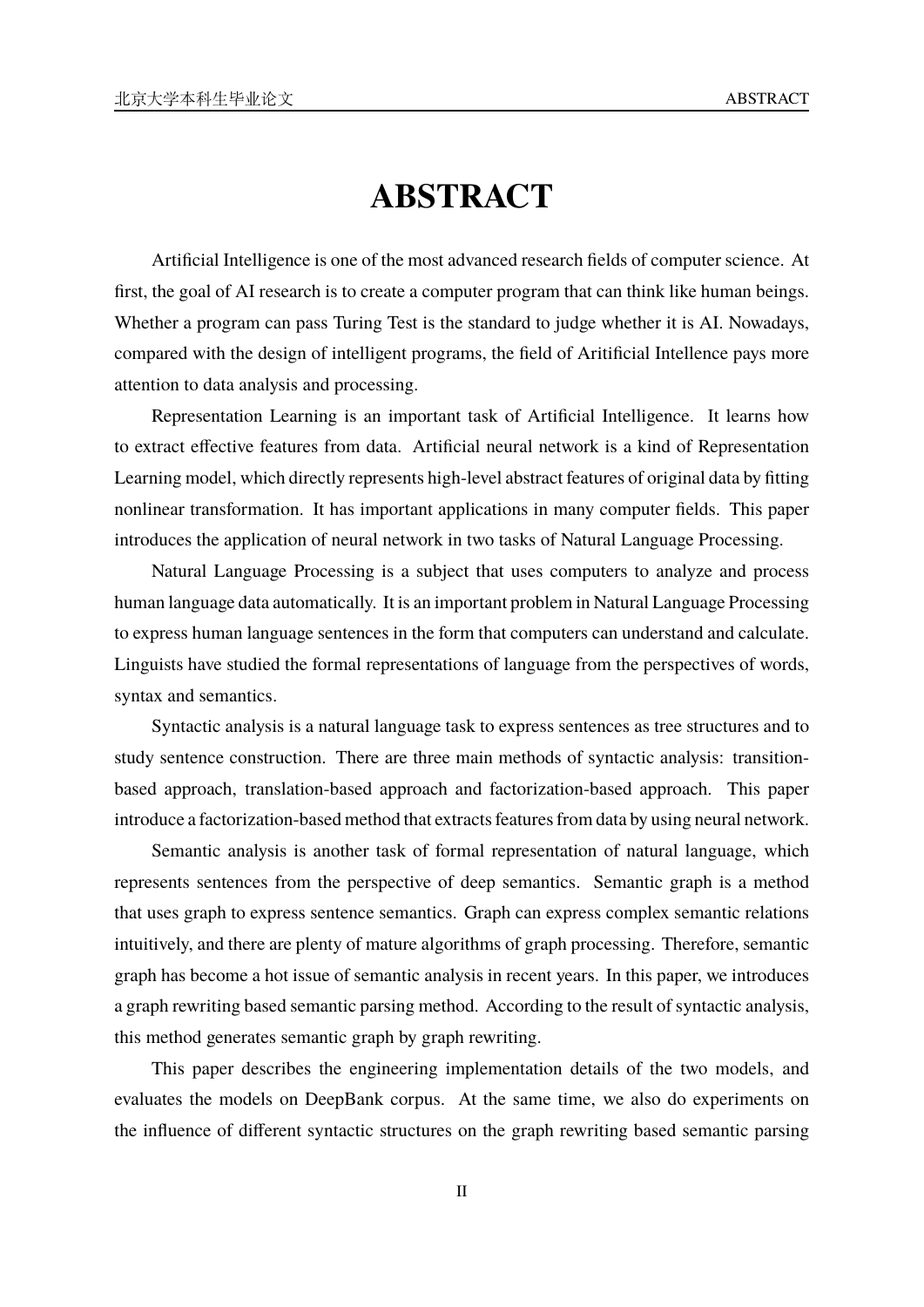method, which shows that the syntactic trees of DeepBank and other treebanks contain some semantic information.

**KEYWORDS:** syntactic analysis, semantic graph, artificial neural network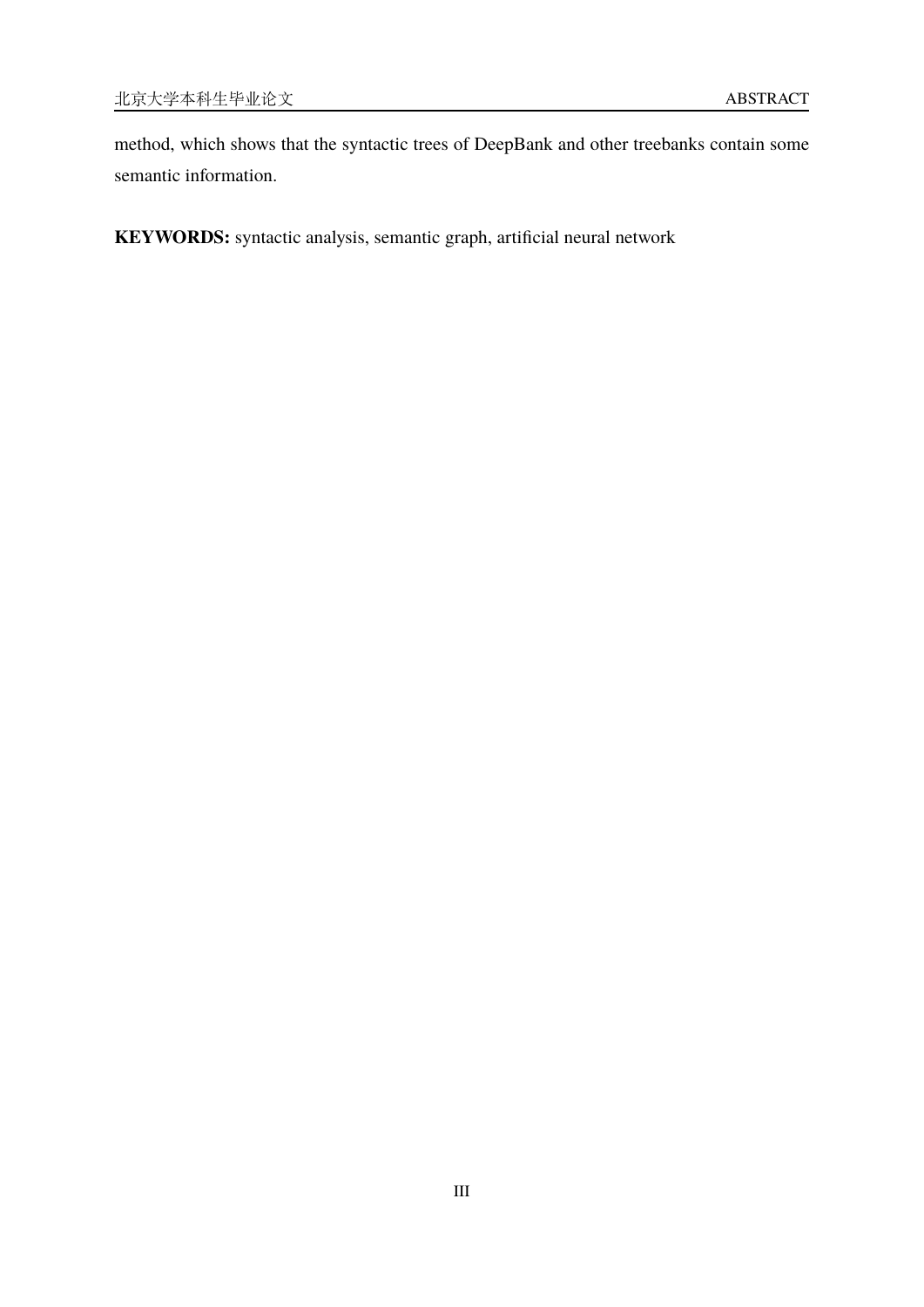# 全文目录

| 第一章 引言                 | $\mathbf{1}$   |
|------------------------|----------------|
| 1.1                    | $\mathbf{1}$   |
| 1.1.1                  | $\overline{2}$ |
| 1.1.2                  | $\overline{4}$ |
| 1.2                    | 5              |
| 第二章 相关工作               | 6              |
| 语义的形式化表示<br>2.1        | 6              |
| 2.1.1                  | 6              |
| 2.1.2                  | $\overline{7}$ |
|                        | $\overline{7}$ |
| 2.2.1                  | 8              |
| 2.2.2                  | 8              |
|                        | 10             |
| 2.3.1                  | 10             |
| 2.3.2                  | 11             |
| 基于连续词串分类的句法分析模型<br>第三章 | 13             |
| 3.1                    | 13             |
| 3.1.1                  | 13             |
| 3.1.2                  | 14             |
| 基于因子分解的方法<br>3.1.3     | 14             |
|                        | 15             |
| 3.2.1                  | 15             |
|                        | 16             |
| 第四章 基于图重写的语义图分析模型      | 18             |
| 同步超边替换文法<br>4.1        | 18             |
| 4.2                    | 18             |
| 4.3                    | 20             |
|                        | 20             |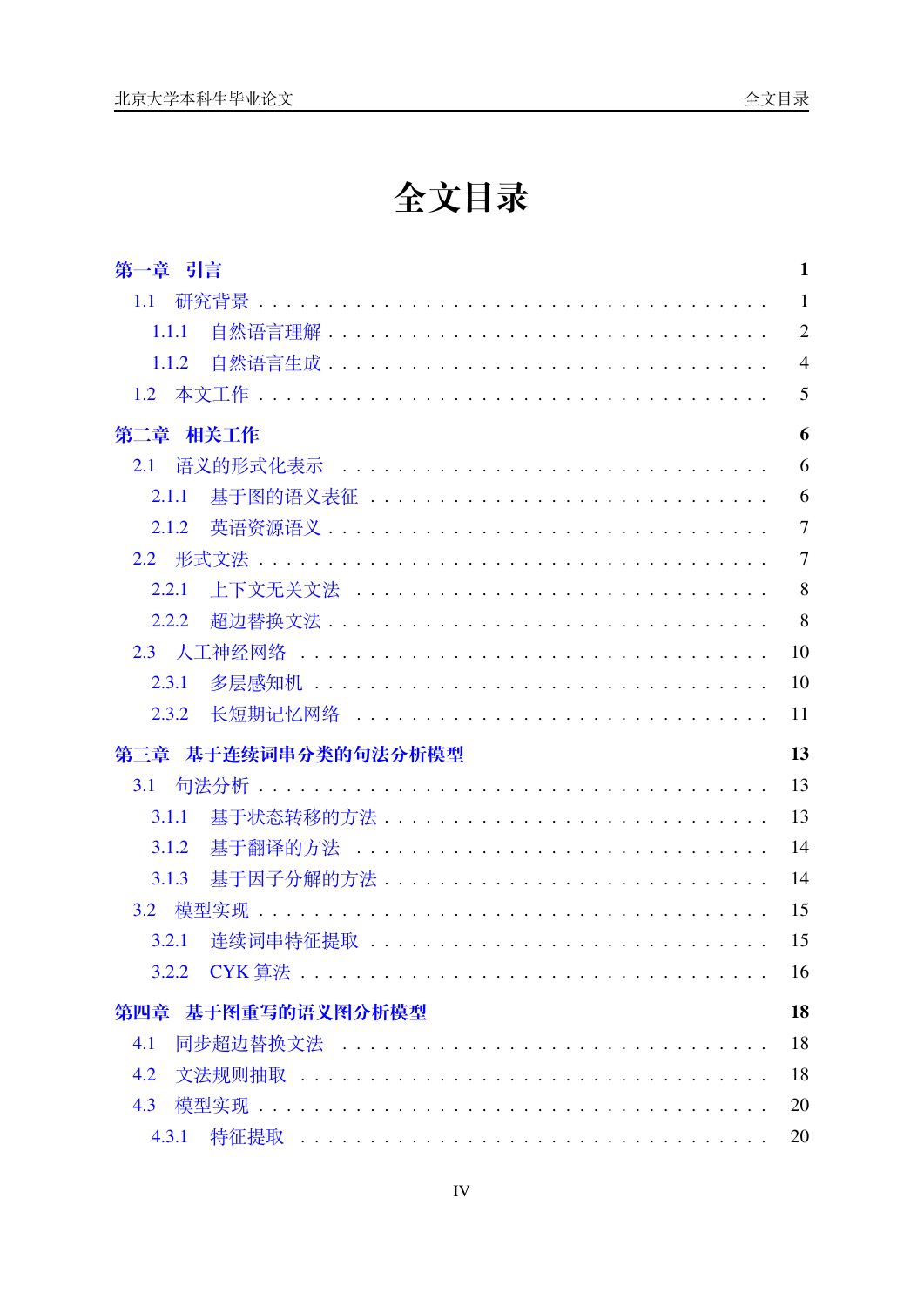| 第五章 实验       | 23  |
|--------------|-----|
|              | -23 |
|              | 23  |
|              | 25  |
| 第六章 总结       | 26  |
| 参考文献         | 27  |
| 本科期间的主要工作和成果 | 29  |
| 致谢           | 30  |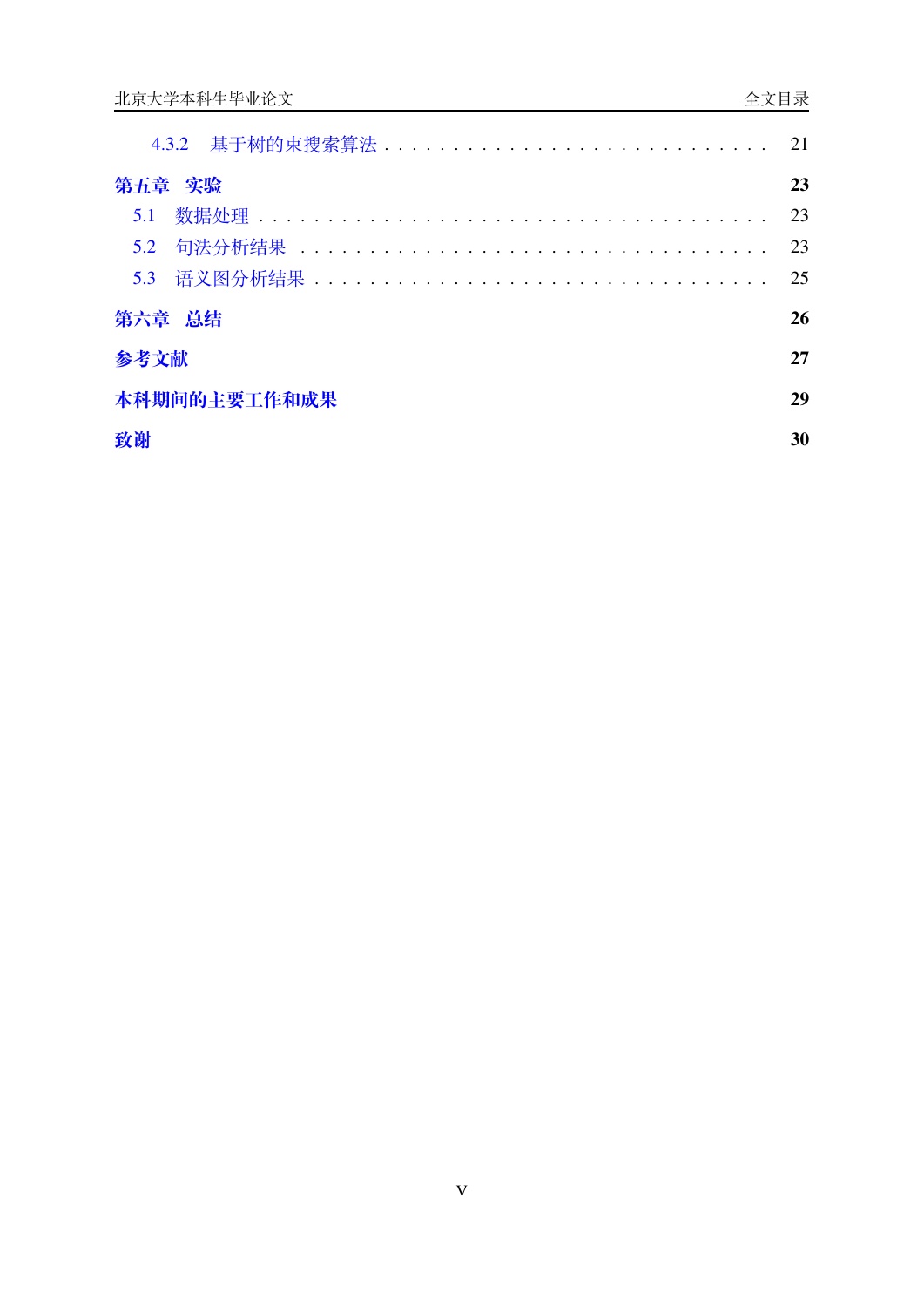# **第一章 引言**

### <span id="page-8-1"></span><span id="page-8-0"></span>**1.1 研究背景**

当人类有意识地开始用声音、手势和图形表达特定含义、进行信息交换时,最初 的语言就诞生了。原始语言能表达的含义和信息是极其有限的。在人类从原始社会进 入奴隶社会的过程中,语言的表达能力逐渐增强,从只能利用单个符号表达简单含义 发展成为了能够利用符号组合表达丰富意义的复杂系统。几千年来,伴随着历史、文 化的变迁,语言也不断地发展,最终形成了如今的稳定系统。

从个体角度来说,语言是人类天生的学习、产生和理解特定类型信息的心理能力, 与人脑的生理机能息息相关,心理学家通过心理实验研究语言产生的心理机制和人的 认知规律;从社会和历史的角度来说,语言是特定团体间约定俗成的交换信息的方式, 受到地域历史和文化的影响,社会学家和历史学家通过横向和纵向比较语言差异来研 究社会和历史的变化规律;从符号的角度来说,语言是特定符号按照特定规则组合表 达信息的结构系统,语言学家通过研究不同语言现象的规律来研究语言的内在特性和 规律。

传统的语言学家们对语言的研究是直觉性的,主要依赖自身的知识和灵感。在分 析语言数据时,语言学家们有意识或无意识地发现新的语言现象,通过研究这种语言 现象的产生机制和原理,再发掘更多符合这一语言现象的例子来支持自己的理论。然 而,这种研究方式存在三个问题:

- 1. 研究门槛高,依赖个人经验和知识储备。
- 2. 数据庞大,人的精力是有限的,语言数据却是无限的。语言学家能够观察到的特 定语言现象的例子是极其有限的,只占语言数据极小的部分,约束了对该语言现 象产生机制的研究。
- 3. 不同语言现象之间的研究割裂。由于语言现象并不是系统性地根据固定框架发现 的,不同语言现象之间很难产生联系,甚至很多语言现象之间相互矛盾,影响了 对语言现象、乃至语言的深层机制的研究。

随着计算机的发明和进步,对大量数据的自动处理成为了可能。于是,语言学家们 开始研究如何利用计算机自动分析和处理自然语言数据,这类研究称为自然语言处理 (Natural Language Processing, 简称 NLP)或者计算语言学(Computational Linguistics, 简称 CL)。

现代计算机都是冯诺依曼结构的计算机,计算机以二进制为计算基础,根据存储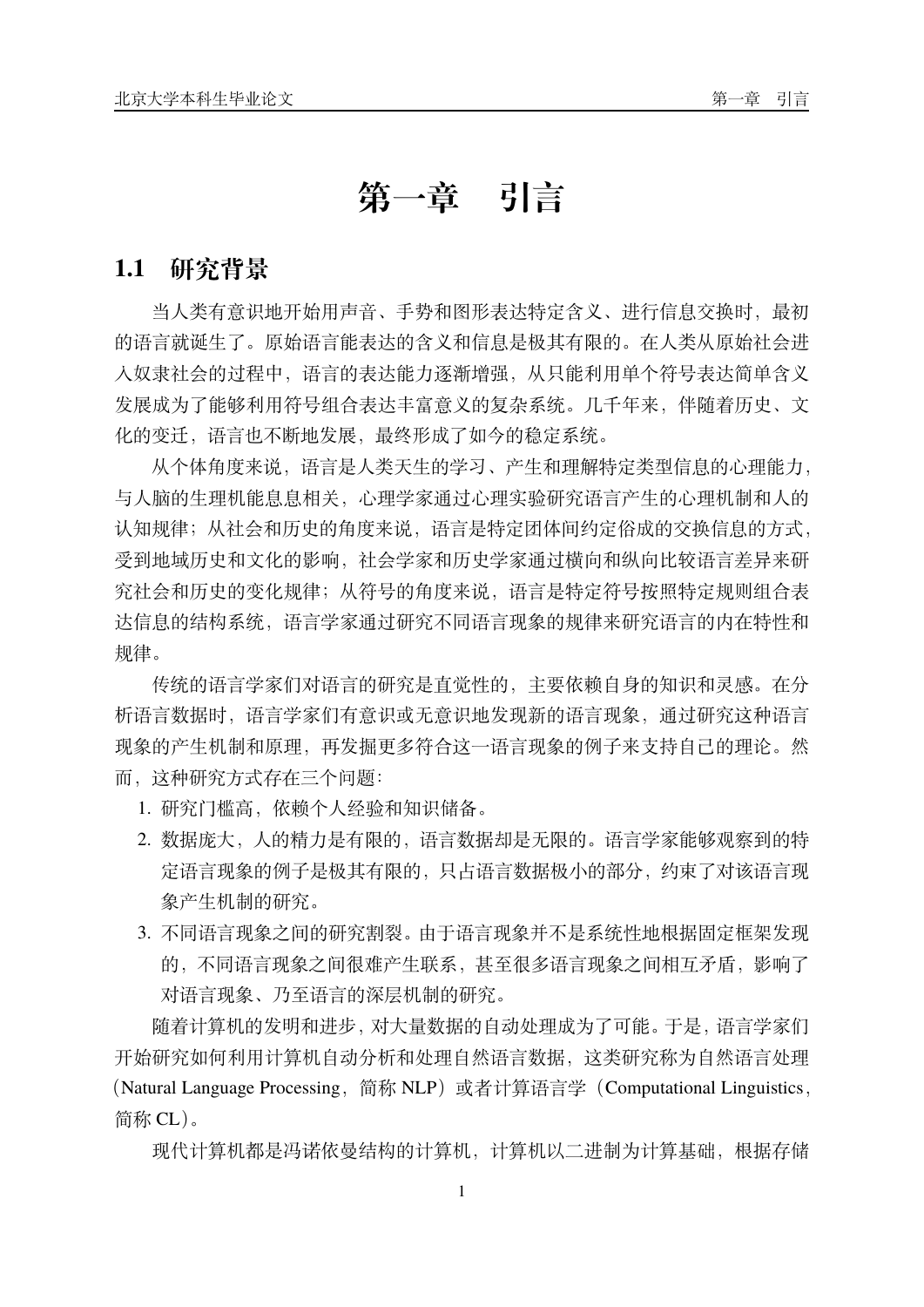在系统内的预先编写的计算机程序对数据进行计算得到结果。想要利用计算机处理自 然语言数据,就必须先将语言转化成计算机能够理解的形式,也就是形式表示(Formal Representation)。

<span id="page-9-1"></span>信息(人脑) 编码(表达) −−−−−−−−− *↽*−−−−−−−−−*⇀* 解码(理解) 语言符号 编码(自然语言理解) −−−−−−−−−−−−−−−− *↽*−−−−−−−−−−−−−−−−*⇀* 解码(自然语言生成) 形式表示(计算机)

图 1.1 信息、语言符号和形式表示的关系

如图[1.1](#page-9-1)所示,如果把语言看做是一种编码体系:发送方按照规则将信息编码成为 语言符号,再通过说话、书写等方式传输信息;接收者则通过聆听、阅读等方式接受 语言符号,再根据语言规则进行解码,获取其中的信息。

从编码和解码的角度考虑自然语言处理,可以将任务分成自然语言理解和自然语 言生成两类。

#### <span id="page-9-0"></span>**1.1.1 自然语言理解**

自然语言理解 (Natural Language Understanding, 简称 NLU)的目标是分析自然语 言数据并将其转化成形式表示。

几十年来,计算语言学家们发明了许多语言的形式表示方式。"词袋子"模型是最 简单的表示形式之一。这种模型从符号角度将词语当作是基本单位,把句子看做是词 的集合,不考虑词和词之间的内在联系和句子的深层含义。在此基础上,计算机科学 家们提出了分布式表示 (Distributed Representation)技术 [[1,](#page-34-1) [2](#page-34-2)], 根据"上下文相似的 词语具有相似的特征"的假设,把词语嵌入到高维向量空间中,以词和词在向量空间 中的距离来表示它们之间的相似相关程度,这一技术称为词嵌入(Word Embedding)。 Mikolov 等 [\[3](#page-34-3)] 提出的 word2vec 就是一种高效的词嵌入方法。

词的分布式表示能够很好地表达词汇信息,在自然语言处理中已经被广泛应用, 但其中只蕴含少量的句子信息。为了解决这一问题,使得词向量能够蕴含更多句子层 面的信息,Peters 等 [\[4](#page-34-4)] 和 Devlin 等 [\[5](#page-34-5)] 先后提出了 ELMo(Embeddings from Language Models) 和 BERT (Bidirectional Encoder Representations from Transformers) 模型, 但却 没有从根本上解决句子的形式表示问题。

语言学家们认为,句子是最小的独立表达意义的单位 [\[6](#page-34-6)], 想要理解自然语言需要 从句子层面分析语言。一些语言学家从句法层面考虑句子的结构。

句法是特定语言构造句子的原则和过程 [[7\]](#page-34-7)。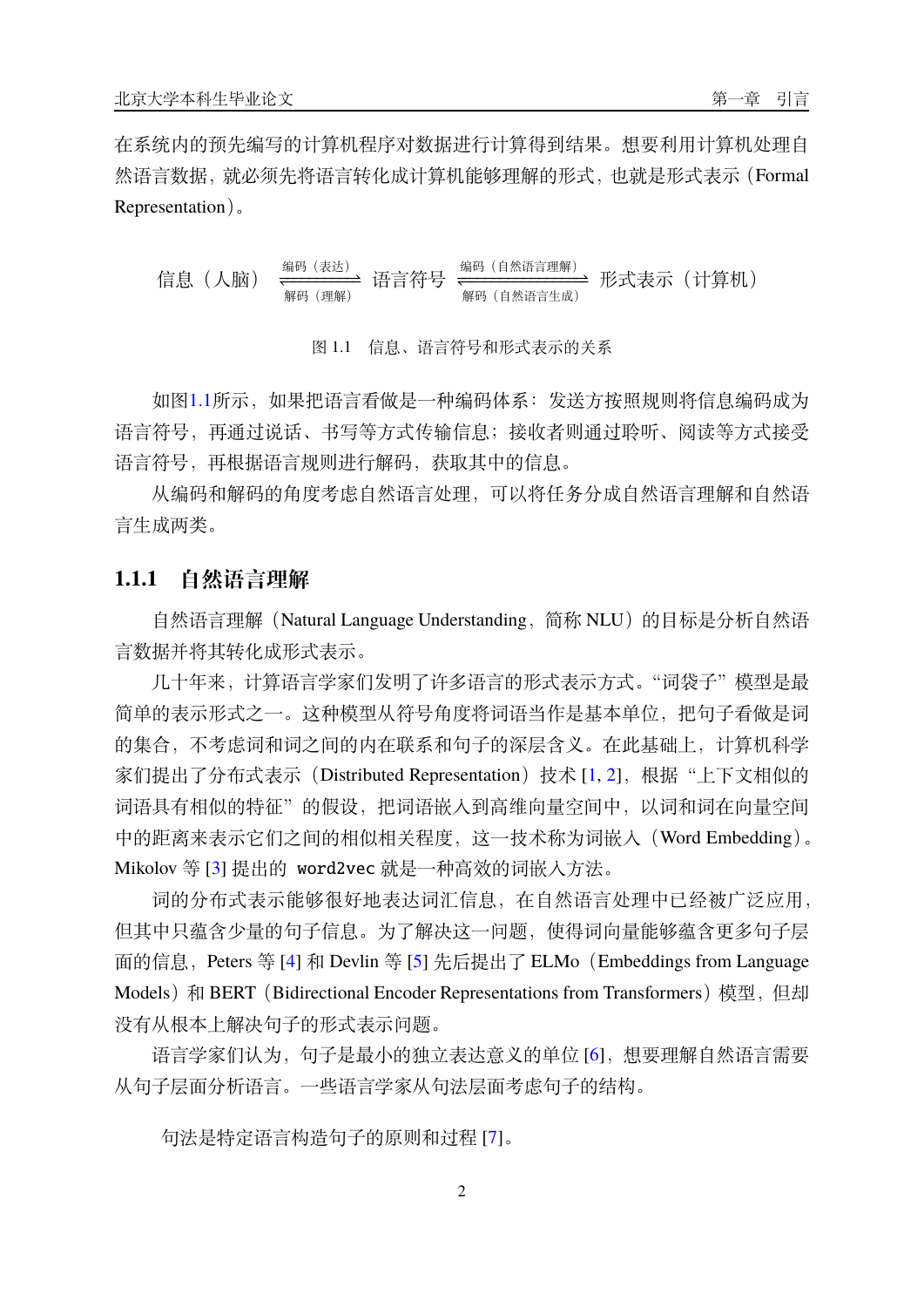短语结构 (Phrase Structrue) 和依存结构 (Dependency Structure) 是两种主要的句 法结构 [[8\]](#page-34-8)。

- 短语结构又称为成分结构(Constituency Structure)。连续的一组词语可以看做是 一个单位,称为成分。成分分析逐步地将句中相邻的成分组合,直到最后只剩下 由句中所有词语组合成的最大成分。分析的过程可以表示成为一棵二叉树,就是 句子的短语结构。
- 依存结构是根据依存关系对句子分析得到的树形结构。依存关系是一种词和词之 间的二元关系,两个词中处于中心的称为头词(head),处于旁位的称为依存者 (Dependent)。依存分析根据词和词之间的依存关系,将句子组合出一棵树,从而 突出句子中处于中心地位的词语

句法结构在一定程度上表现出了词和词、词和句子之间的关系,却依旧不能够表 达句子的深层含义。图[1.2](#page-10-0)和[1.3](#page-10-1)分别是是乔姆斯基名言:

Colorless green ideas sleep furiously.

<span id="page-10-0"></span>的短语结构树和依存结构树。这个句子符合现有的句法规则,通过分析可以得到句子 的句法结构,但这个句子在语义上却充满矛盾。



图 1.2 "Colorless green ideas sleep furiously"的短语结构。

<span id="page-10-1"></span>为了挖掘句子的深层含义,计算语言学家们提出了语义分析的任务,使得计算机 能够理解句子的意义。



图 1.3 "Colorless green ideas sleep furiously"的依存结构。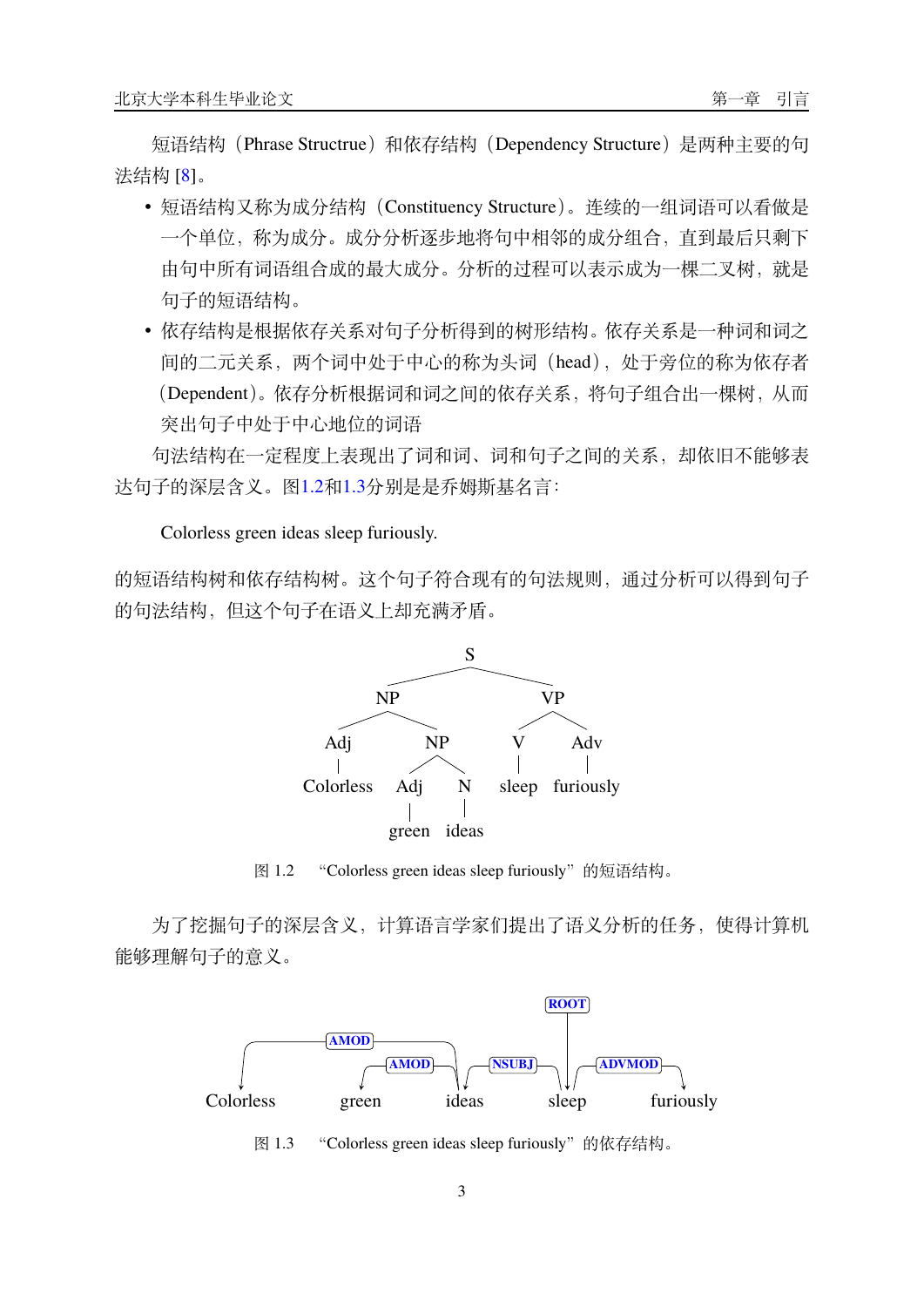基于一元谓词逻辑的逻辑表达式是一种基础的语义表示方式。图[1.4](#page-11-1)是句子"I am a student."的逻辑表达式。可以看到,逻辑表达式将句子表示成为变量之间的简单一 元和二元关系的组合。

<span id="page-11-1"></span> $\exists e, x \; Being(e) \land Subject(e, Speaker) \land Identity(e, x) \land Student(x)$ 

图 1.4 "I am a student."的逻辑表达式。

和逻辑表达式相比,复杂的图结构可以表现更多的信息。基于图的语义表示能够 直观地表达出复杂的语义关系,是目前主流的语义表示形式之一。

语义分析不仅为计算机理解和分析自然语言提供了支持,同时,也为语言学家们 发掘、分析语言现象提供了帮助。特定的语义表示为自然语言构建了大的框架,在这 一框架下发现的各种语言现象反过来使得框架更加完善。

#### <span id="page-11-0"></span>**1.1.2 自然语言生成**

自然语言生成 (Natural Language Generation, 简称 NLG) 的目标是将形式化的数 据自动转化成为符合人类习惯的自然语言语句。和自然语言理解相比,自然语言生成 是一个更加复杂和困难的任务。

机器翻译、自动摘要系统、基于知识库的问答系统等都是自然语言生成的重要任 务。语义分析在这些任务中都有重要的应用。

机器翻译(Machine Translation)是利用计算机自动地将一种语言(称为源语言) 的语句转化为另外一种语言(称为目标语言)的任务。目前,最流行的机器翻译技术 是基于序列到序列 (Sequence to Sequence, 简称 seq2seq)技术, 将源语言的句子编码 成为长度固定的向量,再将其解码为目标语言的句子。Bahdanau 等 [\[9](#page-34-9)] 提出的基于循 环神经网络(一种人工神经网络,见[2.3.2](#page-18-0))的序列到序列机器翻译模型是一种经典的 极其翻译模型。Song 等 [\[10](#page-34-10)] 提出的图到序列模型则在序列到序列模型的基础上, 应用 了语义分析的结果,将源语言的语义图转化为目标语言的句子。

自动摘要系统(Automatic Abstracting System)需要分析篇章的整体结构,得到篇章 的语义表示,再将其转化为简短的摘要。基于知识库的问答系统(Question Answering over Knowledge Base)同样需要分析问题的语义结构,将其转化为特定的语义表示,再 根据知识库生成答案。

4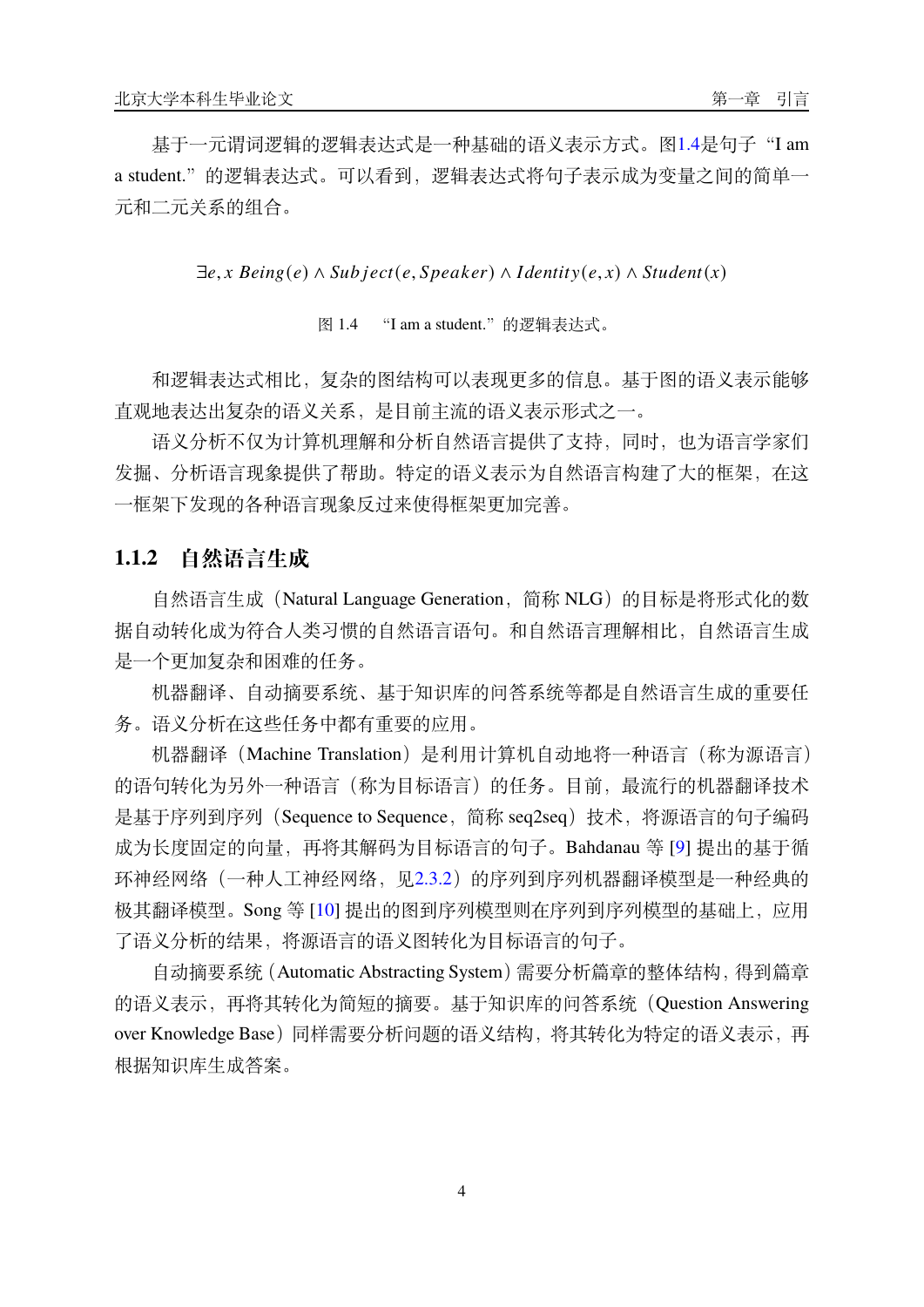### <span id="page-12-0"></span>**1.2 本文工作**

本文的主要工作是复现了 [\[11](#page-34-11)] 提出的基于超边替换文法的语义图分析方法。这是 一种基于句法分析结果,以图重写的形式生成语义图的技术。在此基础上,还比较了 两种不同的句法树对于语义分析的影响。

本文一共分成六章,其余各章节安排如下:

第二章介绍了相关工作的情况。对于语义的形式化表示,主要介绍了本文关注的 基于图的语义表示形式,特别是概念语义图和英语资源语义。随后解释了上下文无关 文法和超边替换文法的基本概念,本文实现的同步超边替换文法分析模型就是通过两 者文法的结合实现的。最后介绍了人工神经网络的两个模型,多层感知机模型和长短 期记忆模型在本文的模型中都起到了重要作用。

第三章首先举例说明了基于状态转移的方法、基于翻译的方法和基于因子分解的 方法三种常见的句法分析方法的基本原理,再说明了本文实现的基于连续词串的句法 分析模型的原理。

第四章解释了同步超边替换文法的原理,并说明了如何根据句子的短语结构抽取 语义规则,以及在同步超边替换文法的框架下对句子进行语义分析的方法。

第五章设计实验展示了本文所述模型在具体语料上的表现,并且比较了两种不同 结构的推导树对实验结果的影响。

第六章总结了全文,指出了存在的问题和未来的研究方向。

5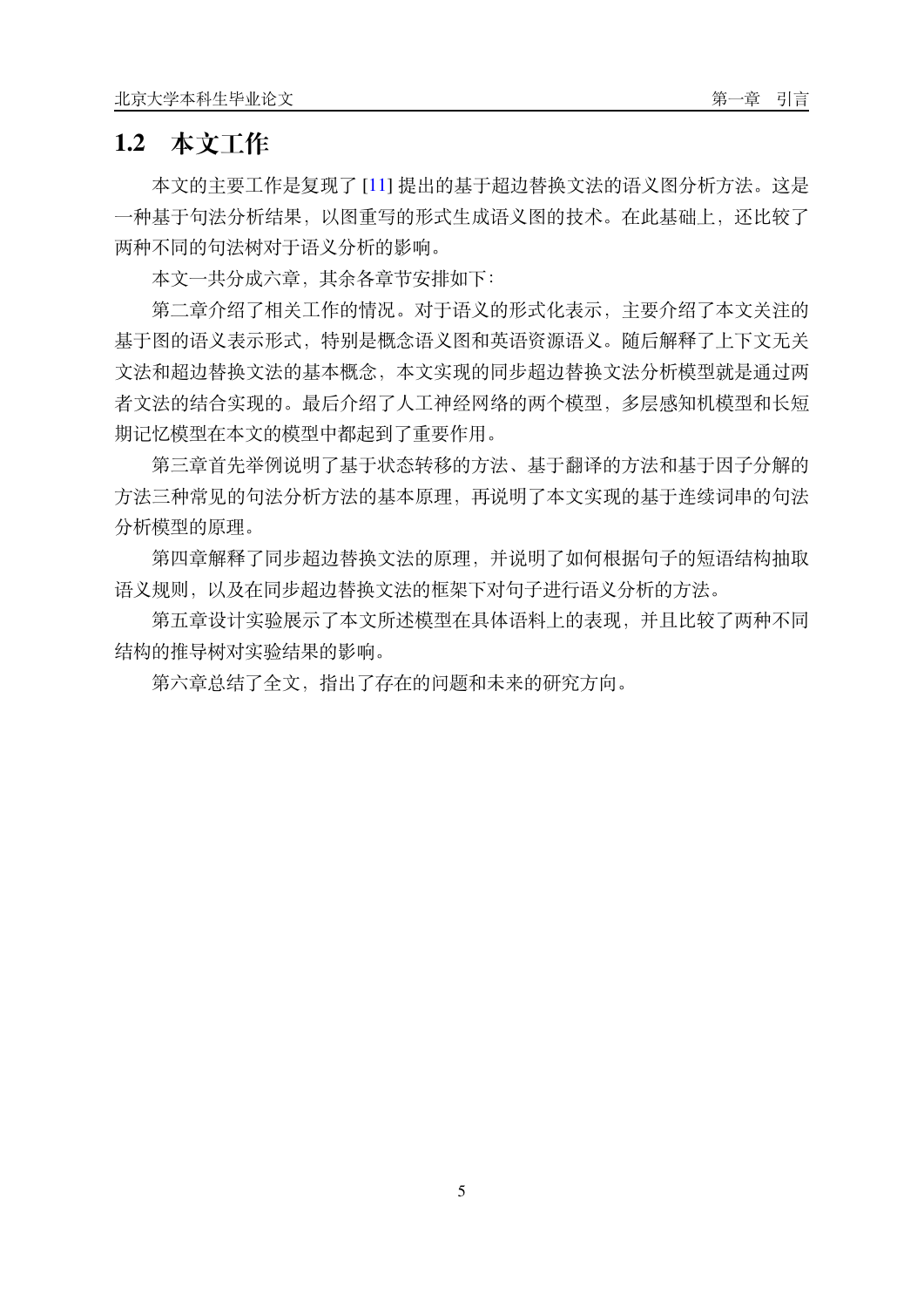# **第二章 相关工作**

### <span id="page-13-1"></span><span id="page-13-0"></span>**2.1 语义的形式化表示**

语义分析是将给定句子转化成特定语义表示的过程,需要根据给定的语义表示形 式进行。词语的分布式表示就是一种简单的语义表示,根据"分布相似的语言现象具 有相似含义"的假设,从而得到词汇语义。然而,分布式表示所蕴含的句子信息是极 其有限的,想要挖掘句子的深层信息,需要考虑句子层面的语义表示信息。

句子有许多复杂的语义现象,其中,句子中主要动词、形容词等和其支配的带有 语义角色的成分之间的关系是一种广泛存在的基础语言现象。这种由谓词和它支配的 一组带有语义角色的成分(称为论元)构成的语义结构称为谓词论元结构(Predicate-Argument Structure)。谓词论元结构以句子的主要谓词为核心,考察谓词的主体、客体、 旁体部分之间的关系,从而展示出句子所蕴含的事件语义。对句子的谓词论元结构和 相关语义成分的抽象分析称为语义角色标注(Semantic Role Labeling,简称 SRL)。

谓词论元结构表示的事件语义是句子最基础的语义现象之一,自然语言语句还有 许多其他层面的语义。想要更加全面地表示句子的语义,需要使用更加复杂的模型。 图就是一种用来表示丰富语义信息的有力工具。

#### <span id="page-13-2"></span>**2.1.1 基于图的语义表征**

图是由点和边组成的数学模型,可以用二元组 G =< V, E > 表示, 其中 V ≠ 0 是 点集, E 是边集。如果 E 是无序积 {{a,b}|a,b ∈ V} 的多重子集, 那么图 G 是无向图, 边  $e \in E$  称为无向边; 如果  $E$  是笛卡尔积  $V \times V = \{(a, b) | a, b \in V\}$  的多重子集, 那么 图  $G \not\equiv 4$ 向图, 边  $e \in E$  称为有向边 [\[12](#page-34-12)]。

依存分析得到的句法结构必须是树形结构,但其关注的词与词之间的依存关系是 一种二元关系。对于图来说,每条边就代表了两个结点之间的二元关系,用图来表示 句中词与词之间的依存关系是很自然的想法。打破依存分析的树形限制得到语义依存 图,就能够表现更复杂的语义信息。

到目前为止,我们所谈论的语义分析都是从词语的层面出发,但是,有些抽象的 语义信息并不依赖于具体某个词,只与整个句子的结构有关。为了更加全面的表示句 子的语义结构,语言学家们提出了概念语义图分析的方法。概念语义图的每个顶点并 不是具体的某个词,而是从句子中抽取出来的抽象的概念(Concept)。这些概念并不 是单纯的符号,往往具有非常复杂的属性。有些概念与句中词汇具有非常强的关联性,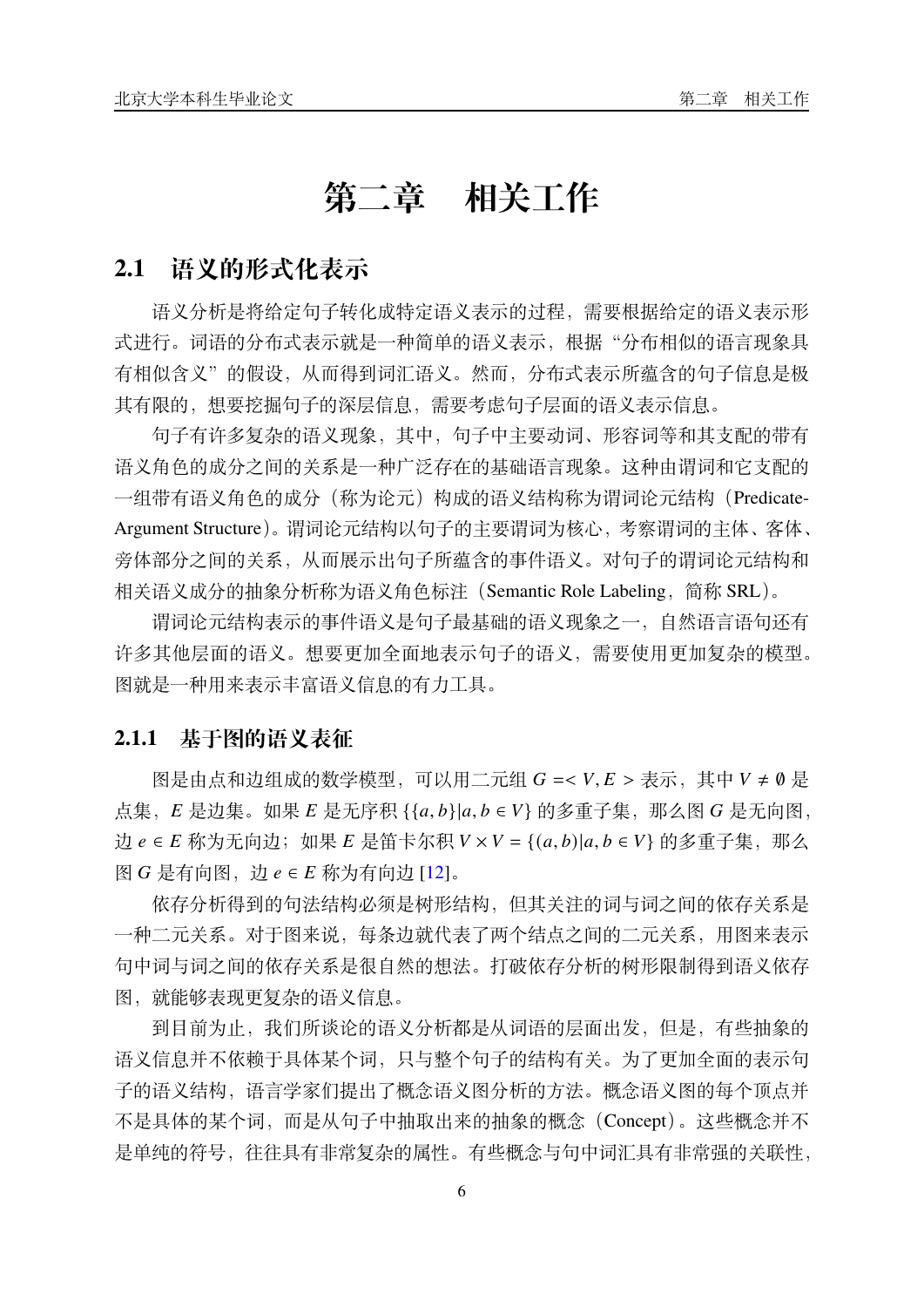对应于某个词语或某个短语的一个含义;有些概念与句中词汇没有明显的关联性,蕴 含了句子中的抽象语义属性。

常见的概念语义图分析体系有抽象语义表示(Abstract Meaning Representation,简 称 AMR) [\[13](#page-34-13)] 和基础依存结构 (Elementary Dependency Structure, 简称 EDS) [\[14](#page-34-14)]。

#### <span id="page-14-0"></span>**2.1.2 英语资源语义**

20 世纪 80 年代产生的头词驱动的短语结构语法(Head-driven Phrase Structure Grammar,简称 HPSG)理论是一种以类型特征结构(Typed Feature Structure,简称 TFS)为计算基础,用来表示词汇或短语语义的语言学框架。类型特征结构具有可组合 性,在判断两个子短语结构能否合并和计算两个子短语结构合并得到的新结构上极其 方便 [[15\]](#page-34-15)。

Delph-in<sup>①</sup>联盟在 HPSG 的基础上,构建了英语资源语法 (English Resource Grammar,简称 ERG)。同时,以最小递归语义(Minimal Recursion Semantics,简称 MRS) 为框架进行对 ERG 的逻辑语义进行了标注, 构建了大型语料库 Redwoods[[14\]](#page-34-14), 所标注 出来的逻辑语义就是英语资源语义(English Resource Semantics,简称 ERS)。

MRS 是基于带量词的一阶逻辑的计算组合语义的方法, 具有完备的逻辑解释, 能 够进行跨语言分析 [[16\]](#page-34-16)。

ERS 除了遵循 MRS 的规则外, 还可以转化成为语义图。ERS 最常见的语义图表 示方式有基础依存结构 (Elementary Dependency Structure, 简称 EDS) 和依存最小递 归语义(Dependency Minimal Recursion Semantics,简称 DMRS)。不同的语义图有不同 的特点,但其蕴含的语义特征是不会变的。本文的模型是根据 EDS 语义图实现的, 但 也可以很容易地迁移到 DMRS 等其他结构的语义图上。

### <span id="page-14-1"></span>**2.2 形式文法**

形式语言(Formal Language)是特定字母表上字符串的集合,形式文法(Formal Grammar)是生成形式语言的规则。

乔姆斯基提出的乔姆斯基分层体系将形式语言分成了表[2.1](#page-15-2)中的四类:

本文的模型就是基于上下文无关文法以及受其启发所产生的超边替换文法来实现 的。

<span id="page-14-2"></span><sup>1</sup> http://www.delph-in.net/wiki/index.php/Home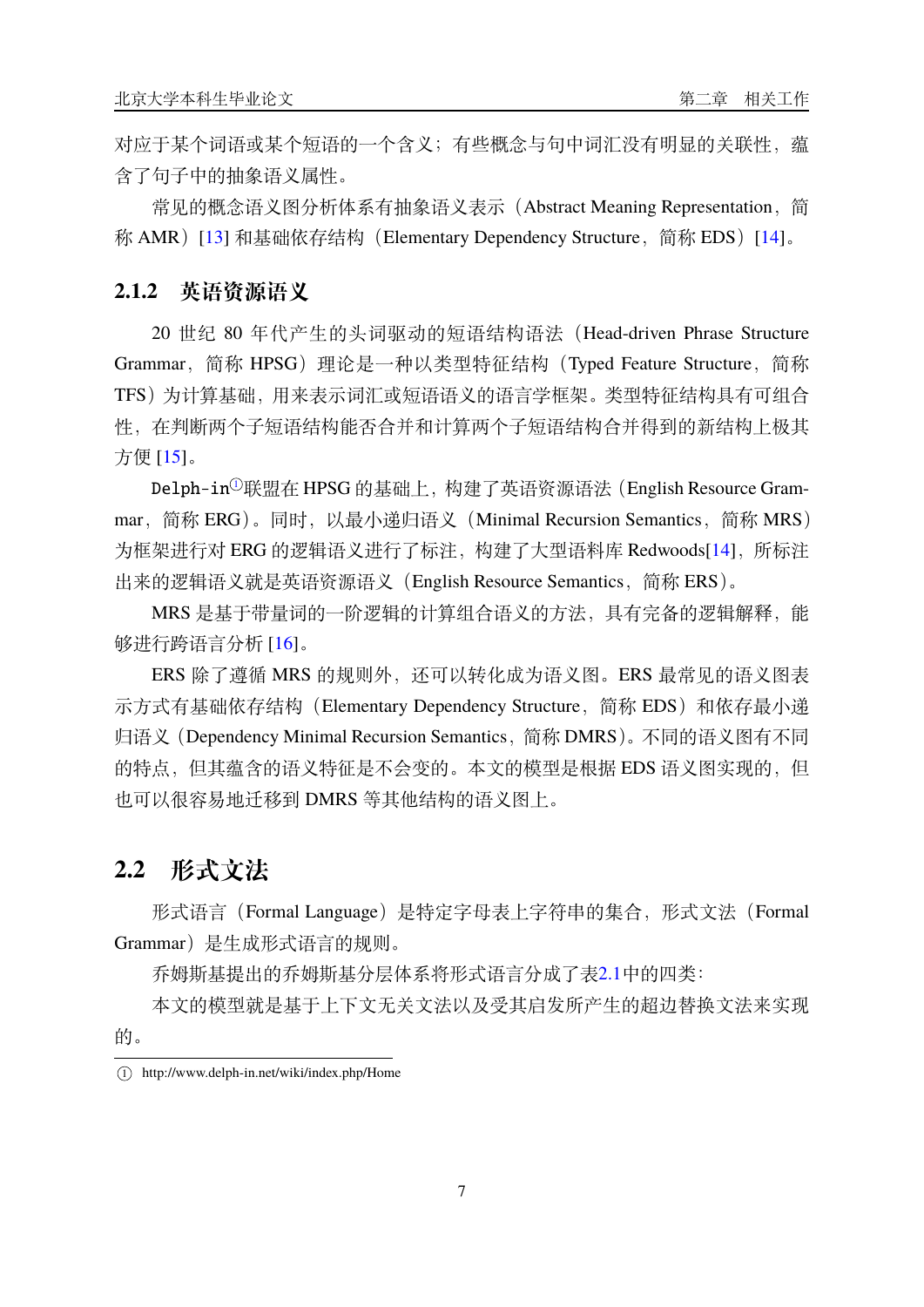<span id="page-15-2"></span>

| 类别 | 文法      | 自动机②    |
|----|---------|---------|
| 3型 | 正则文法    | 有限状态自动机 |
| 2型 | 上下文无关文法 | 下推自动机   |
| 1型 | 上下文相关文法 | 线性有界自动机 |
| 0型 | 无限制文法   | 图灵机     |

表 2.1 乔姆斯基分层体系

#### <span id="page-15-0"></span>**2.2.1 上下文无关文法**

上下文无关文法(Context-free Grammars,简称 CFG)是乔姆斯基分层体系中的 2 型文法。

任意上下文无关文法 G 都可以用一个四元组 < N, T, S, P > 来表示 [[17\]](#page-35-0), 其中:

- N 是生成字符串过程中使用的临时符号的集合, 这些符号称为非终结符 (Nonterminal Symbols)。
- T 是特定的字母表, 生成的字符串由 T 中的字母组成, 这些字母被称为终结符 (Terminal Symbols)。
- S E N 是起始符号, 字符串的派生从起始符号出发。
- P 是派生规则的集合。每条派生规则都是 α → β (α ∈ N,β ∈ (N ∪ T)\*) 的形式, 其中,箭头左边的符号被称为左部符号 (Left-hand Symbols, 简称 lhs), 箭头右 边的符号被称为右部符号(Right-Hand Symbols,简称 rhs)。

从起始符号 S 出发, 根据 P 中的派生规则, 逐步替换非终结符。在经过有限步数 的替换之后,能够得到完全由终结符组成的字符串。这一字符串就属于当前上下文无 关文法所表示的语言。

 $\chi$ 法 *G* =< {*S*,*T*}, {*a*, *b*}, *S*, {*S* → *T*, *T* → *aTb*| $\epsilon$ } > 就是表示形式语言 {*a<sup>n</sup>b<sup>n</sup>*|*n* ≥ 0 的上下文无关文法。

句子的短语结构分析假设句子是由特定的上下文无关文法生成的,分析得到的句 法树展示了根据这一上下文无关文法派生得到句子的过程,句法树每个内部结点都是 一条派生规则。

#### <span id="page-15-1"></span>**2.2.2 超边替换文法**

乔姆斯基分层体系中的所有文法都只是符号层面的文法,核心思想是符号重写。 Drewes 等 [\[18](#page-35-1)] 受到上下文无关文法的启发, 提出了基于图重写的超边替换文法 (Hyperedge Replace Grammar, 简称 HRG)。

我们首先给出超边的定义:

**定义 2.1** 超边(*Hyperedge*)是普通边的扩展概念。普通的边能够连接且只能连接两个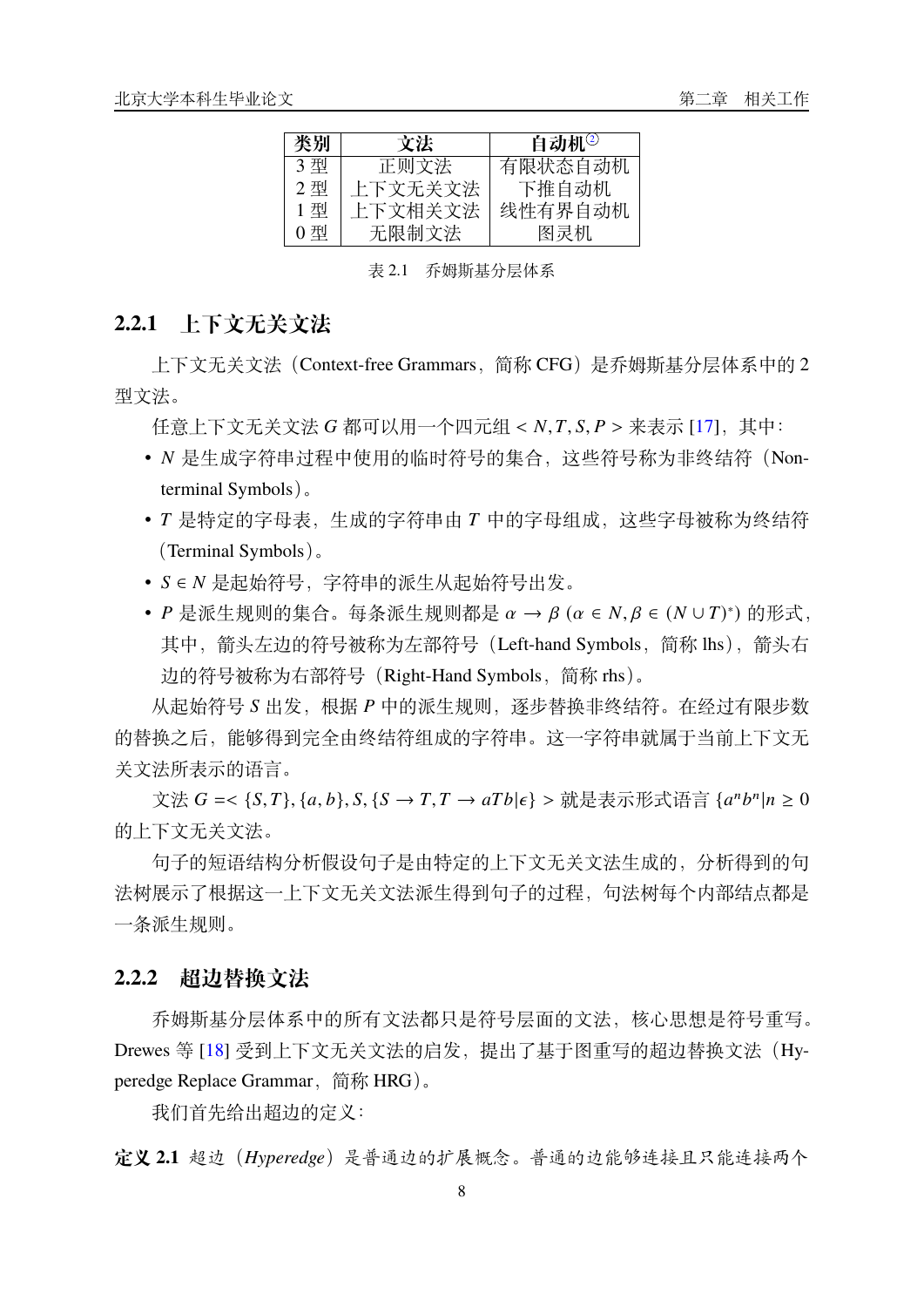结点,但一条超边可以只连接一个结点或连接三个及以上的结点。

带有超边的图就是超图。在本文中,我们所关注的超图都是边标记的有向超图。语 义图的每个结点都含有语义信息,在利用超边替换文法对语义图重写时,可能出现节 点信息冲突的情况。为了解决这一问题,我们将节点信息转移到边上,得到了边标记 的有向超图,具体定义为:

**定义 2.2** 一个边标记的有向超图(*Edge-labeled Directed Hypergraph*)是一个四元组  $H = < V, E, l, X >$ 。其中,  $V$ 是有限的顶点集合;  $E \subseteq V^{+}$ 是有限的超边集合;  $l : E \rightarrow L$ 为每条超边分配了一个标签 (label); X ⊆ V\* 是有序的点集合, 该集合中的点被称为 外点(*external node*),给出了超边替换时和图其他部分的连接情况。

和上下文无关文法类似,超边替换文法也可以用一个四元组 < N, T, S, P > 表示, 其中, N 是非终结符的集合, T 是终结符的集合。和上下文无关文法不同的是, 超边 替换文法中,终结符和非终结符都是带有标签的边。 是起始符号, 是规则集合,但 每条规则的左部都是带有标签的超边,右部是一张超图。

<span id="page-16-0"></span>

图 2.1 超边替换文法生成"Some boys want to go."语义图的过程 [\[11\]](#page-34-11)。图中红色的超边表示在下 一步中要被替换为蓝色超边构成的子图。

图[2.1](#page-16-0)是根据特定超边替换文法生成得到句子"Some boys want to go."语义图的过 程。我们从初始符号 S 出发, 每次挑选一条边, 将其替换为一张子图, 直到所有边都 是终结边为止。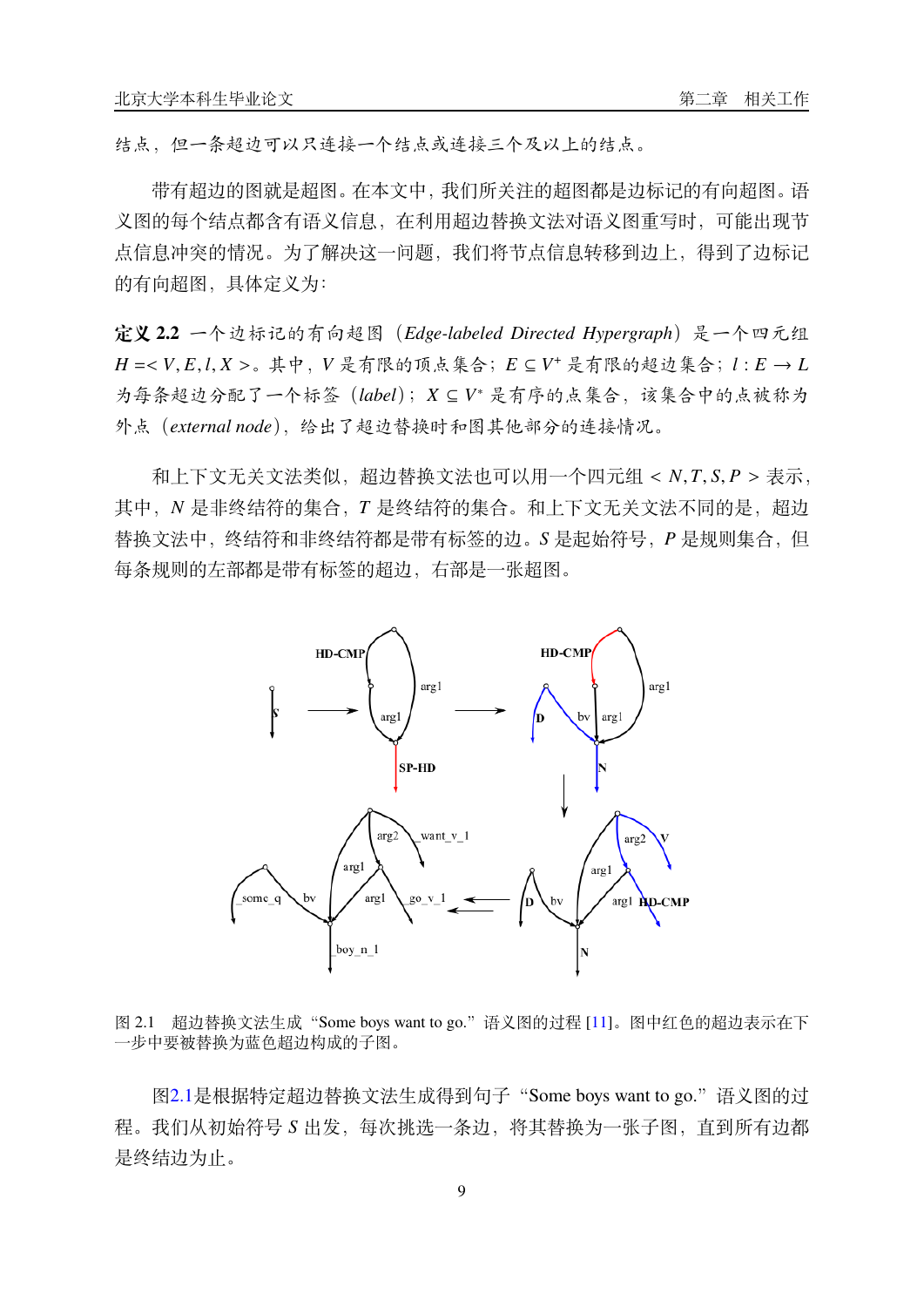### <span id="page-17-0"></span>**2.3 人工神经网络**

从古希腊时代开始,创造出能够像人类一样思考的机器就是发明家们的梦想 [\[19](#page-35-2)]。 20 世纪中叶,计算机发明之后,许多计算机科学家致力于创造能够像人类一样思考的 程序,即人工智能(Artificial Intelligence)。

有些计算机科学家人为,可以通过模拟人思考的过程和机制,来创造出能像人一 样思考的人工智能程序。McCulloch、Pitts [\[20](#page-35-3)] 从人类神经元的工作机制得到启发, 抽 象得到了"M-P 神经元模型"。这一模型中, 每个神经元将来自其他神经元的数据加权 相加,再和设定的阈值比较,如果大于阈值,就通过激活函数将数据向其他神经元传 输。由 M-P 神经元按照顺序连接起来形成的网络模型就是人工神经网络。尽管人工神 经网络是对人类神经系统的模拟,但实际上是以实数向量作为输入和输出的数学模型, 是对向量空间中的复杂函数的拟合。

最初的人工神经网络模型称为感知机(Perceptron),由两层 M-P 神经元连接组 成,只能解决与、或、非问题等线性可分问题 [\[21](#page-35-4)]。由 Werbos [[22\]](#page-35-5) 最先提出,之后由 Rumelhart 等 [\[2](#page-34-2)] 重新发明的反向传播算法(Backpropagation Algorithm),解决了人工 神经网络模型无法拟合复杂函数的问题,使得人工神经网络的能力得到了增强,可以 拟合较为复杂的函数。近年来,随着计算机性能的提升和数据量的增加,人工神经网 络模型被广泛应用于表示学习中。

人工神经网络是极其复杂的数学模型,目前没有人能在数学上说明人工神经网络 内部的具体工作机制。但是,人工神经网络在数据的表示和高层次特征的提取上有着 非常优秀的效果。本文所实现的模型就利用了循环神经网络对数据进行了特征的提取。

#### <span id="page-17-2"></span><span id="page-17-1"></span>**2.3.1 多层感知机**



图 2.2 多层感知机模型图示

多层感知机(Multi-layer Perceptron,简称 MLP)是一种基础的人工神经网络模型。 多层感知机分为输入层、隐藏层和输出层三部分,每层都包括一定数目的 M-P 神经元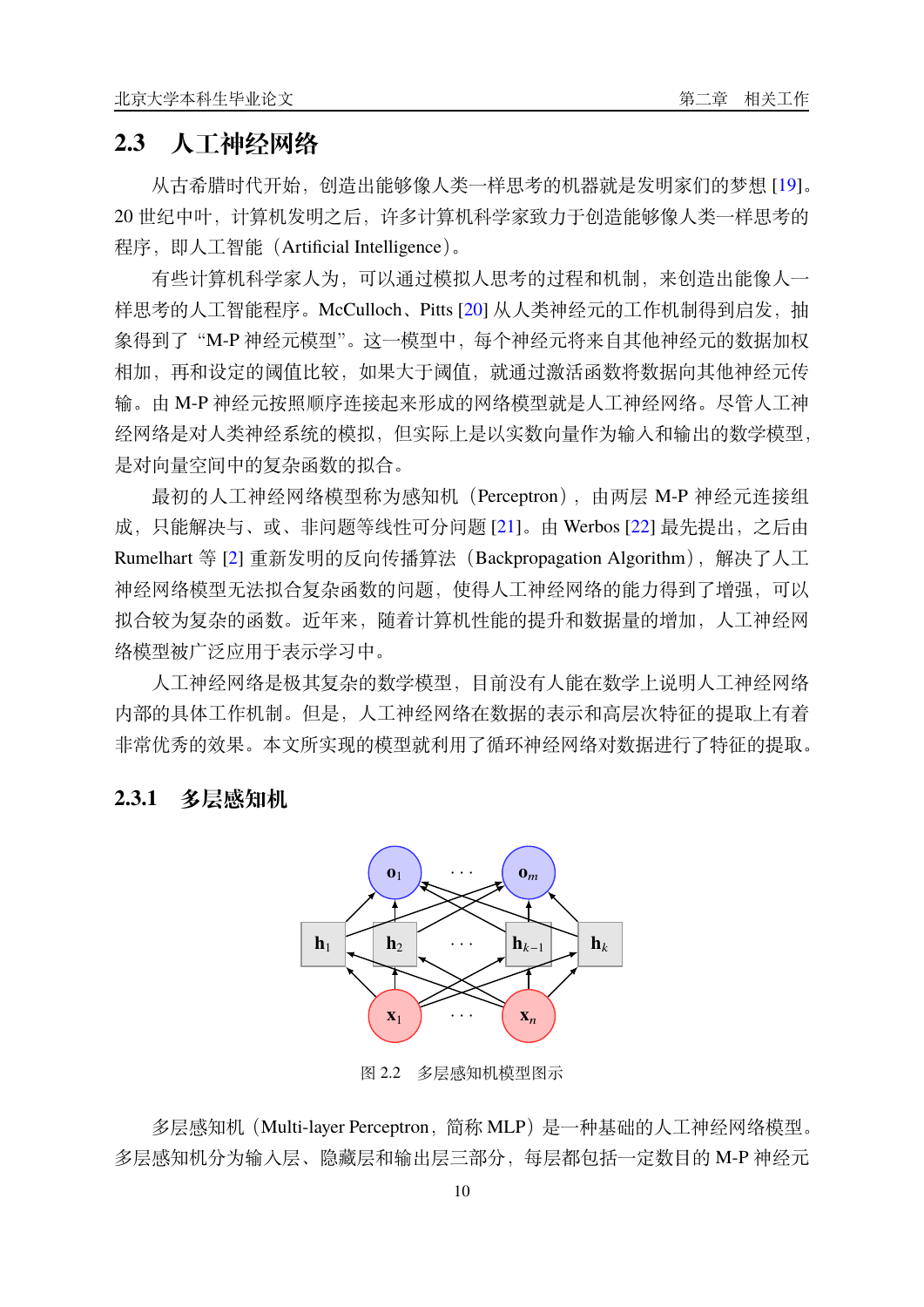模型,每个神经元都接受来自上一层所有神经元的数据,在加权计算后经过激活函数 激活,再向下一层所有神经元传送数据。随着多层感知机隐藏层数目的增加,多层感 知机能够拟合的函数就越复杂,训练的难度也随之增加。在实际应用中,隐藏层只需 要一层就能够得到较好的效果。图[2.2](#page-17-2)展示的就是只有一层隐藏层的多层感知机模型。

多层感知机模型是常见的构造分类器(Classifier)的技术。分类器是用于数据分 类的模型,可以看做是从数据集合  $X$  到标签集合  $L$  的函数  $f: X \rightarrow L$ 。分类器根据样 本 x 的特征, 从有限的标签集 L 中选择一个标签赋予 x。

若标签集合  $L$  的大小为  $m$ , 可构造输出层有  $m$  个神经元的多层感知机。输出层 的每个神经元都对应一个标签,将样本的特征输入多层感知机,得到每个标签的分数, 再从中挑选分数最高的标签赋予 。

<span id="page-18-1"></span>

#### <span id="page-18-0"></span>**2.3.2 长短期记忆网络**

图 2.3 循环神经网络模型图示

循环神经网络(Recurrent Neural Network,简称 RNN)是一类专门用于处理序列 化数据的人工神经网络模型 [[2\]](#page-34-2)。

如图[2.3](#page-18-1)所示,循环神经网络的初始隐状态为 h<sub>0</sub>,输入数据为长度固定的向量序列 {**x**1*,* **x**2*,* · · ·*,* **x**−1*,* **x**}。从初始状态出发,依次向循环神经网络传入数据。在 时刻,循 环神经网络根据数据 **x** 和前一时刻计算得到的隐状态 **h**−1,计算得到输出向量 **o** 和新 的隐状态向量 **h**。

传统的循环神经网络每次计算隐状态时都会进行复杂的非线性变换,在经过多次 变换之后,较早的数据信息很难保留下来。因此,传统循环神经网络很难学到序列中 的长距离依赖信息。为了解决这一问题,Hochreiter、Schmidhuber [[23\]](#page-35-6) 提出了长短期记 忆网络(Long Short-Term Memory Network,简称 LSTM)。

LSTM 在传统循环神经网络的基础上增加了细胞状态 c 来模拟人类记忆, 还引入 了输入门、输出门和遗忘门三个控制结构。为了计算时刻 t 的隐状态向量 ht, 首先要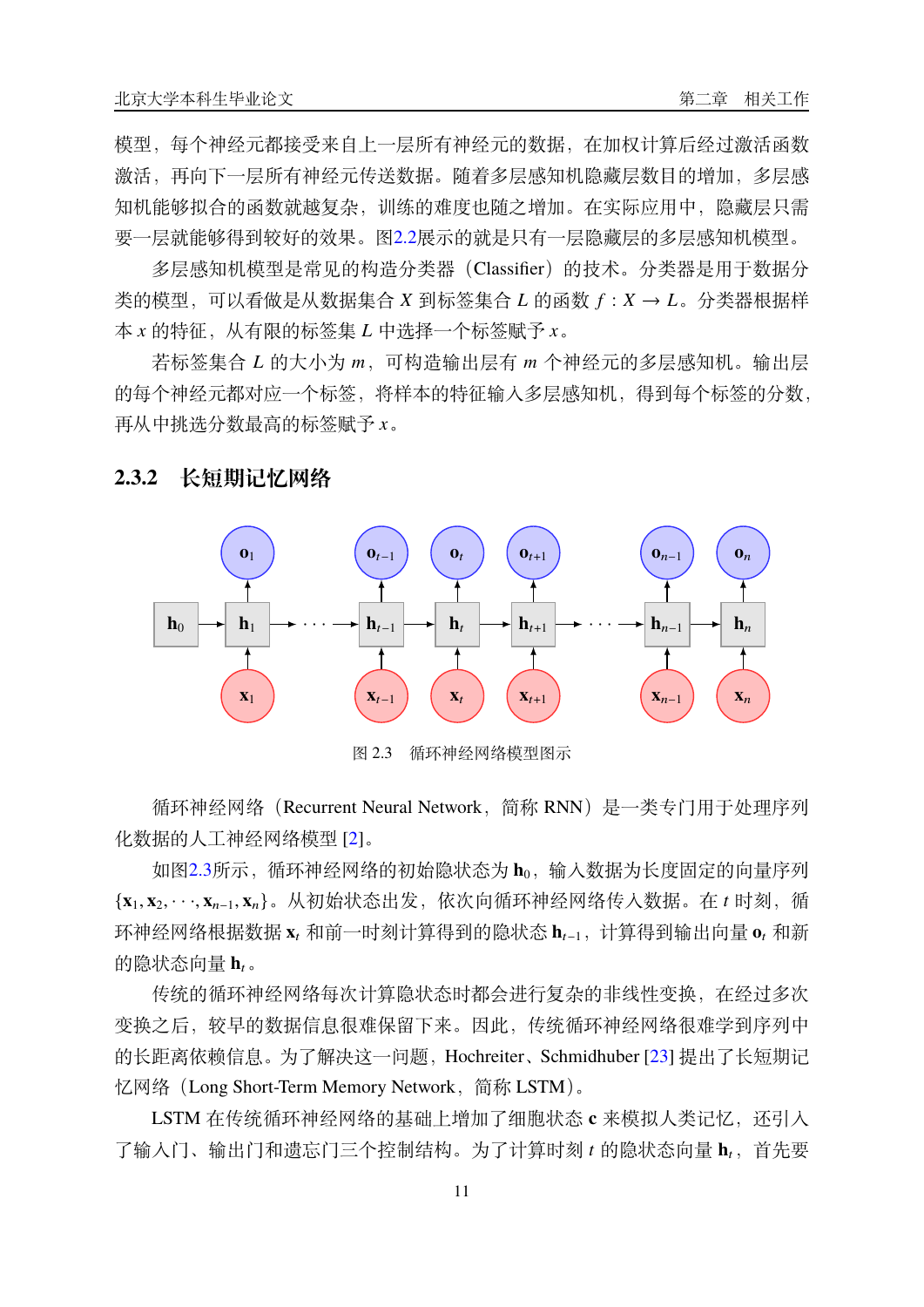通过输入门 it、遗忘门 ft、前一时刻的隐状态向量 ht 和前一时刻的细胞状态 ct-1 计算 得到细胞状态  $\mathbf{c}_t$ , 再根据细胞状态  $\mathbf{c}_t$  和输出门  $o_t$  计算得到隐状态向量  $\mathbf{h}_t$  并输出。具 体的计算过程如下:

$$
f_t = \sigma(\mathbf{W}_f \mathbf{x}_t + \mathbf{U}_f \mathbf{h}_{t-1} + \mathbf{b}_f)
$$
  
\n
$$
i_t = \sigma(\mathbf{W}_i \mathbf{x}_t + \mathbf{U}_i \mathbf{h}_{t-1} + \mathbf{b}_i)
$$
  
\n
$$
o_t = \sigma(\mathbf{W}_o \mathbf{x}_t + \mathbf{U}_o \mathbf{h}_{t-1} + \mathbf{b}_o)
$$
  
\n
$$
\tilde{\mathbf{c}}_t = \tanh(\mathbf{W}_c \mathbf{x}_t + \mathbf{U}_c \mathbf{h}_{t-1} + \mathbf{b}_c)
$$
  
\n
$$
\mathbf{c}_t = f_t \circ \mathbf{c}_{t-1} + i_t \circ \tilde{\mathbf{c}}_t
$$
  
\n
$$
\mathbf{h}_t = o_t \circ \tanh(\mathbf{c}_t)
$$

其中,W 和 U 是参数矩阵,b 是误差向量, $\sigma$  是 Sigmoid 函数  $\sigma(x) = \frac{1}{1 + \epsilon}$  $\frac{1}{1+e^{-x}}$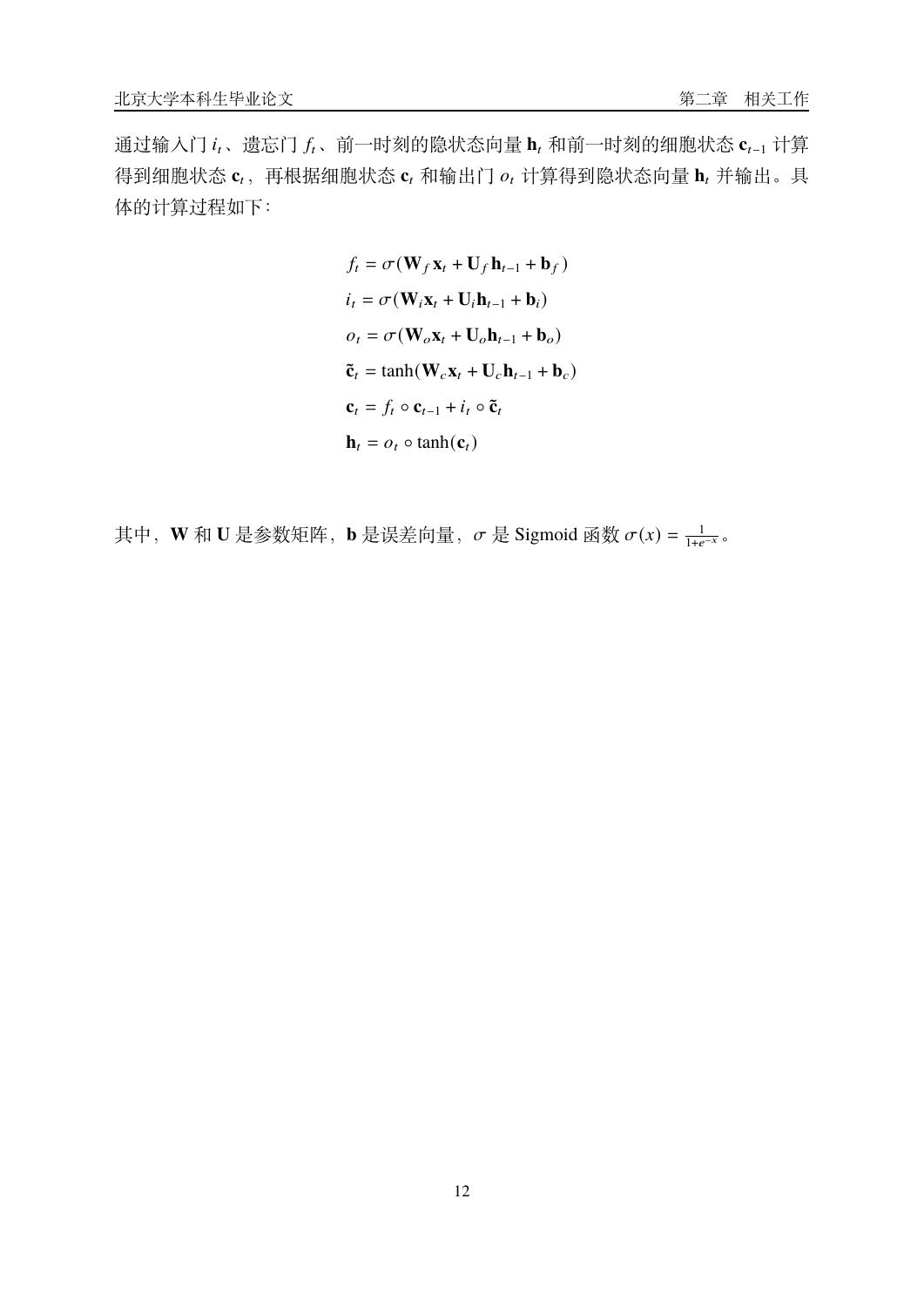# <span id="page-20-0"></span>**第三章 基于连续词串分类的句法分析模型**

### <span id="page-20-1"></span>**3.1 句法分析**

句法分析的目标是分析给定句子的句法信息,最终将句子表示成树状结构。

句法分析是非常复杂的任务,目前进行的相关工作都是根据特定的形式语言文法 所展开的。也就是说,是在假设所有句子都符合特定文法规则的前提下,再根据这一 文法规则对给定的句子进行分析,最后得到句子的句法结构。[1.1.1](#page-9-0)提到,句法结构主 要分为短语结构和依存结构两种,其中,短语结构是在上下文无关文法的基础下分析 得到的,依存结构是在依存文法的基础下分析得到的。

目前,句法分析的主要方法有三种:基于状态转移的方法、基于翻译的方法和基 于因子分解的方法 [[8\]](#page-34-8)。

#### <span id="page-20-2"></span>**3.1.1 基于状态转移的方法**

基于状态转移(Transition-based)的方法按照语序依次处理句子中的词语,根据当 前的状态和扫描的词语,生成相应的句法结构片段或者进行状态的转移。

移进-规约分析(Shift-reduce Analysis)法是一种基于状态转移的句法分析方法,可 以用于分析特定上下文无关文法生成的语句。这种方法用栈来维护分析时的状态,每 次扫描词语,都会根据栈顶元素来决定是将扫描到的词语(终结符)移进栈中,还是将 栈顶的一个或多个元素按照语法规则规约为非终结符。表[3.1](#page-20-3)展示了对句子"Colorless green ideas sleep furiously"进行移进-规约分析的过程,红色词语为栈顶元素。

<span id="page-20-3"></span>

| 步数 | 词语        | 栈             | 动作 | 步数 | 词语        | 栈               | 动作 |
|----|-----------|---------------|----|----|-----------|-----------------|----|
|    | Colorless |               | 移进 | 9  | sleep     | <b>NP</b>       | 移进 |
| 2  | green     | Colorless     | 规约 | 10 | furiously | NP sleep        | 规约 |
| 3  | green     | Adj           | 移进 | 11 | furiously | NP <sub>V</sub> | 移进 |
| 4  | ideas     | Adj green     | 规约 | 12 |           | NP V furiously  | 规约 |
|    | ideas     | Adj Adj       | 移进 | 13 |           | <b>NPV Adv</b>  | 规约 |
| 6  | sleep     | Adj Adj ideas | 规约 | 14 |           | NP VP           | 规约 |
|    | sleep     | Adj Adj N     | 规约 | 15 |           |                 | 结束 |
| 8  | sleep     | Adj NP        | 规约 |    |           |                 |    |

表 3.1 "Colorless green ideas sleep furiously"的移进-规约分析过程

同个句子可能有不同的句法结构, 图[3.1](#page-21-2)展示了句子 "I see a cat in the room"的两 种不同的分析结果。两种分析结果对应了两种不同的含义: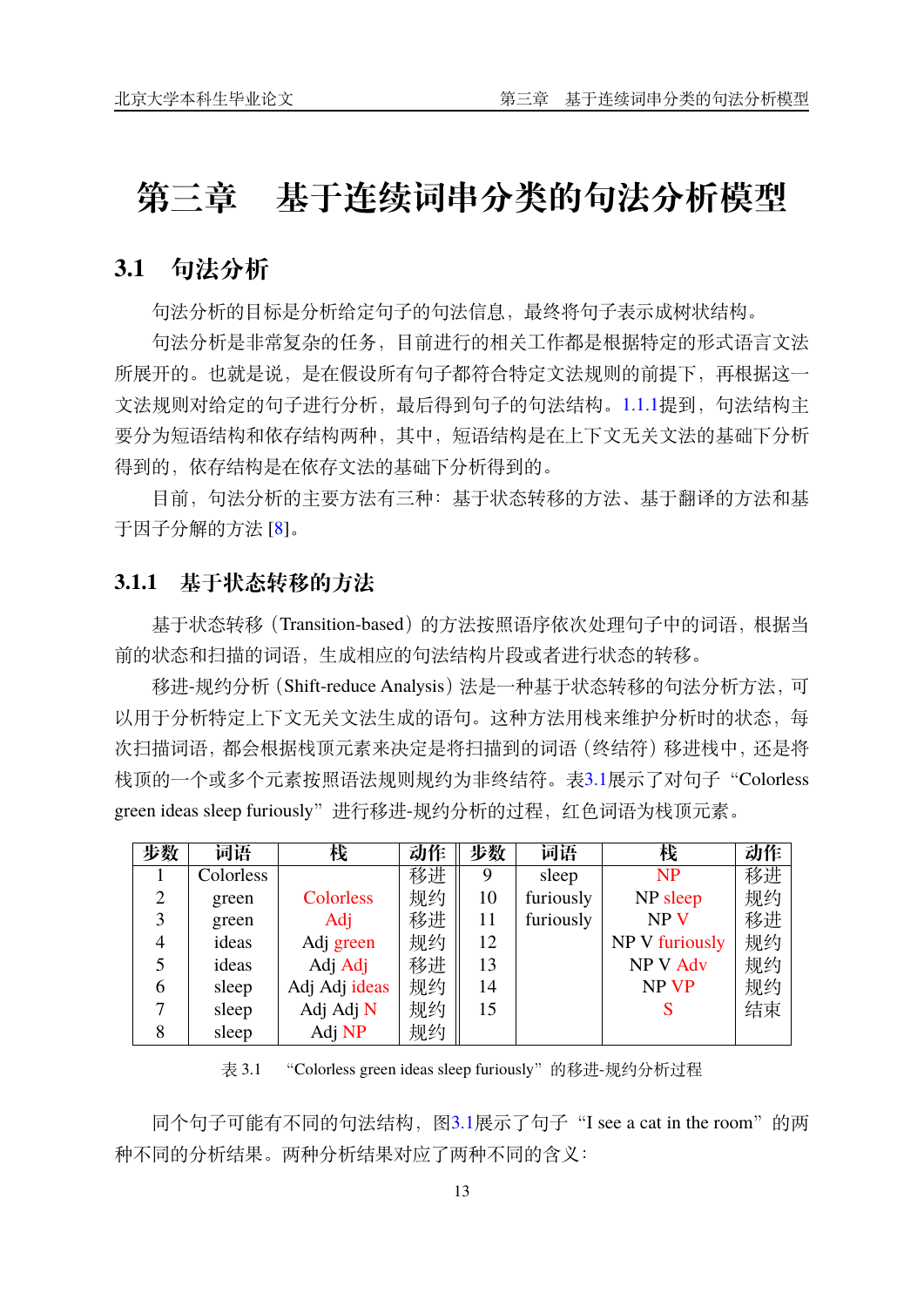- 我看到一只猫在房间里。
- 我在房间里看到一只猫。

句法分析器只会给出一种结果。为了得到可能性最大的分析结果,就需要进行歧 义消除(Disambiguate)。基于状态转移的句法分析方法为了消除歧义得到唯一的结果, 需要搜索整个解空间。但是,解空间的大小往往是指数级别的,以移进-规约分析为例, 对于长度为 n 的句子, 每次扫描词语都有移进或者规约两种选择, 解空间的大小就是  $O(2^n)$ 。在实际中, 为了解决这一问题, 可以使用束搜索(一种基于贪心的搜索剪枝技 术, 见[4.3.2](#page-28-0)) 的方法, 对于每一搜索分支, 只保留分数最大的 k 个结果, 从而大幅度 缩减了解空间的大小,提高了分析的效率。

<span id="page-21-2"></span>

图 3.1 "I see a cat in the room"的两种句法树

#### <span id="page-21-0"></span>**3.1.2 基于翻译的方法**

基于翻译的句法分析方法受到机器翻译问题的启发,将句法树转化为字符串序列 作为目标语言,图[3.2](#page-22-2)是图[1.2](#page-10-0)的短语句法树序列化结果(为了展示方便,将序列换行展 示)。之后, 就可以利用已有的机器翻译的技术(如序列到序列模型), 将句子"翻译" 成为句法树。

这种方法对数据量要求极大,人工标注的句法结构数据较少,很难达到训练的要 求。此外,单纯使用 seq2seq 模型进行句法分析的性能较差, 还需要和其他句法分析方 式结合起来。

#### <span id="page-21-1"></span>**3.1.3 基于因子分解的方法**

基于因子分解 (Factorization-base) 的方法最先被应用于依存树分析中 [[24\]](#page-35-7)。这种 方法的核心思想是将句法树分解成为若干子结构,子结构和句法树本身具有同样的性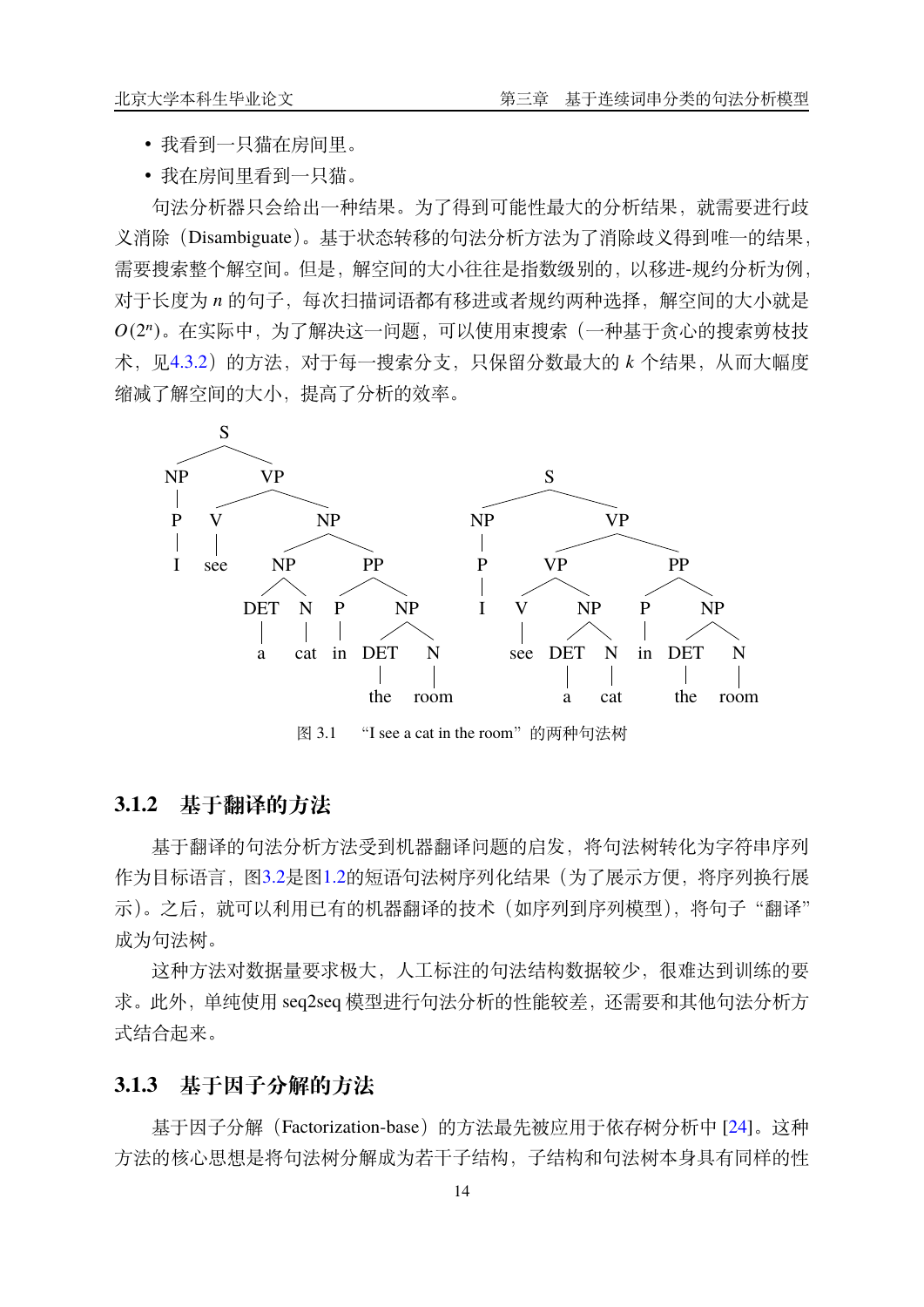```
( S ( NP ( Adj Colorless )
         ( NP ( Adj green )
              ( N ideas ) ) )
    ( VP ( V sleep )
         ( Adv furiously ) ) )
```
图 3.2 序列化的 "Colorless green ideas sleep furiously"短语句法树

质,可以通过两两不断组合得到句法树。

为了得到最优的句法树,可以利用人工神经网络等工具设计评分函数 Score 对所 有小结构打分,同时计算子结构合并的贡献,从而将问题转化成搜索所有可行的句法 树结构中分数最高的结构。

最大生成树算法是一种经典的基于因子分解的依存树分析方法。该方法用C[i, j, a]  $\ddot{x}$ 示对词序列第  $i \wedge \dot{0}$  置到第  $i \wedge \dot{0}$  置的子序列构建依存树, 其中所有以  $a$  为根的依 存树的最大分数。用 [*,* ] 表示将以 为根的子树和以 为根的子结构组合成更大结 构的收益。那么就有如下的转移方程:

> $C[i, j, a] = \max_{i \leq k < j, i \leq b \leq j}$  $\int C[i, k, a] + C[k + 1, j, b] + S[a, b], \quad a < b$  $C[i, k, b] + C[k + 1, j, a] + S[a, b], \quad a < b$

根据这一转移方程,可以利用 CYK 算法 (一种动态规划算法,见[3.2.2](#page-23-0)) 解码构建句法 树。

#### <span id="page-22-0"></span>**3.2 模型实现**

本文使用的句法分析模型是基于因子分解的短语结构树分析方法。模型可以分成 特征提取和句法树生成两个部分。首先利用人工神经网络进行特征提取,为句法树每 个子结构打分,再用 CYK 算法解码生成短语结构树。

#### <span id="page-22-1"></span>**3.2.1 连续词串特征提取**

如前文所述,基于因子分解的分析方法最初被应用于依存树分析,为了将这一方 法应用到短语结构的分析上,需要考虑短语句法树的子结构。

进行短语句法分析时,我们从词语出发,每次选择相邻的成分将其合并。可以观 察到,每个成分有以下几个特点: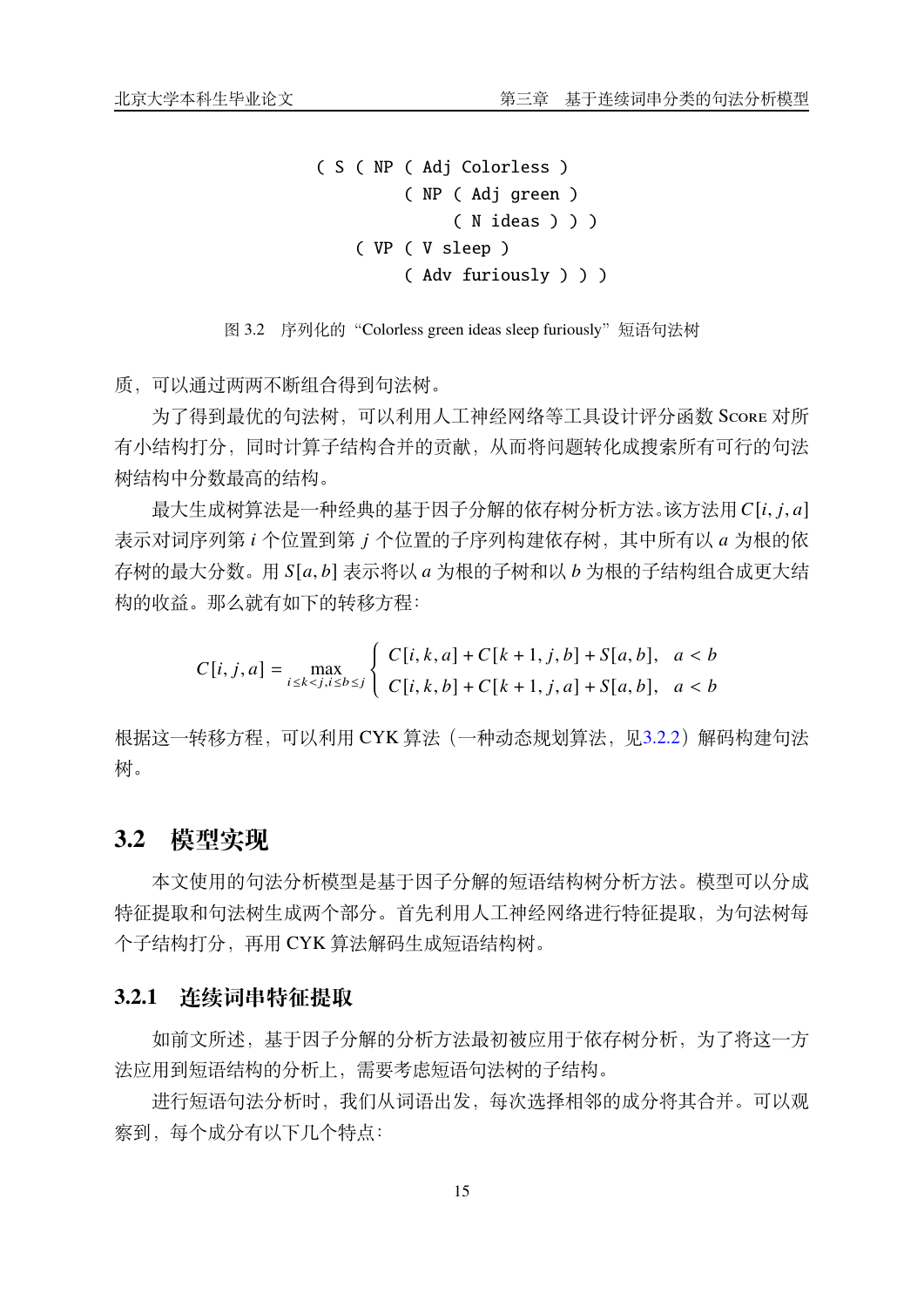- 1. 由连续的一组词语组成。
- 2. 可以从中间划分成两个子成分。

由此,我们定义连续词串的概念:

**定义 3.1** 由句子中第 个位置到第 个位置的 − + 1 个词语按照在原句中的顺序排列 得到的子序列称为连续词串 (Span), 用符号 [i : j] 表示。

对于长度为 *n* 的句子来说, 有 [1 : 1], [2 : 2] · ··, [*n* : *n*]; [1 : 2], [2 : 3], · ··, [*n* − 1 : n];  $\cdots$ ; [1 : n] 共  $\frac{n(n+1)}{2}$  个不同的连续词串。短语句法树的每个节点都对应于一段连续 词串。忽略单个词语,分析生成短语句法树的过程,就是从 <del>"(n-1)</del> 个连续词串中挑选 出 n-1个连续词串,记这个集合为 S,则其中任意一个连续词串都存在且仅存在一种 划分方法,满足下列三个条件之一:

- 划分之后得到两个词语。
- 划分之后得到一个词语和一个 S 中的连续词串。
- 划分之后得到两个 S 中的连续词串。

在确定子结构之后,我们需要设计评分函数。本文使用 Cross、Huang [[25\]](#page-35-8) 提出的 LSTM-Minus 模型对连续词串进行编码,得到每个连续词串的特征。

普通的 LSTM 模型从左到右依次处理词序列, t 时刻计算得到的隐状态 h<sub>t</sub> 实际上 是对前  $t$  个词组成的子序列的编码。LSTM-Minus 模型认为, 第  $j$  个隐状态向量包含的 信息, 实际上是第  $i(i < j)$  个隐状态向量包含的信息加上中间的连续词串的信息, 那 么 *h<sub>i</sub>* − *h<sub>i</sub>* 就是连续词串 [*i* + 1 : *j*] 包含的信息。

循环神经网络是用于处理序列信息的人工神经网络,编码得到的信息会包含序列 的顺序信息。如果只是从左向右编码只能得到部分信息,想要编码得到完整的序列信息, 还需要逆序训练。因此,本文还利用了双向 LSTM(Bi-directional LSTM,简称 Bi-LSTM) 技术,同时从左向右和从右向左对句子进行编码,得到前向编码向量 ( $\mathbf{f}_1, \mathbf{f}_2, \dots, \mathbf{f}_n$ )  $m\overline{a}$  和后向编码向量 (**b**<sub>1</sub>, **b**<sub>2</sub>, ···, **b**<sub>n</sub>), 从而得到连续词串 [*i* : *j*] 的特征 Fearure(*i*, *j*) =  $({\bf f}_i - {\bf f}_{i-1}, {\bf b}_i - {\bf b}_{i+1})$ .

在得到连续词串的特征之后,我们利用多层感知机模型,将特征转化为分数输出, 记连续词串 [i: i] 的分数为 Score(*i*, j) =mlp(Feature(*i*, j))。

#### <span id="page-23-0"></span>**3.2.2 CYK 算法**

得到每个连续词串的评分之后,需要根据连续词串的分数构造出总分最大的句法 树,CYK 算法是一种常用的解码构造句法树的算法。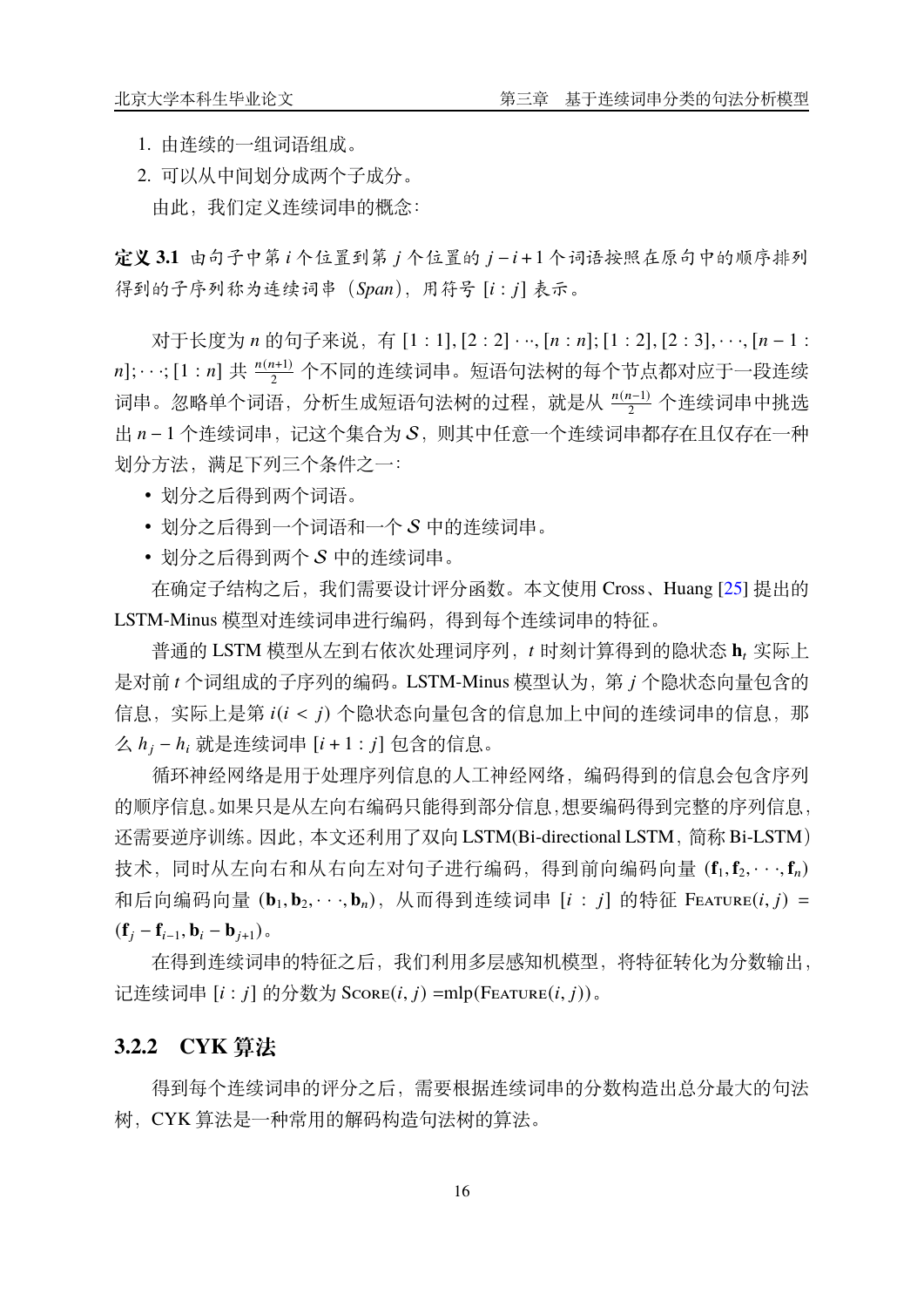#### **算法 1** CYK 算法

```
输入: 二维数组 Score,序列长度
输出: 最大分数 C[1, n], 区间划分方式 ΒACK
 1: for i = 1 \rightarrow n do
 2: C[i, j] = \text{Score}[i, j]3: for i = n \rightarrow 1 do
 4: for j = i \rightarrow n do
 5: for k = i \rightarrow j - 1 do
 6: if C[i, j] < C[i, k] + C[k + 1, j] + \text{Score}[i, j] then
 7: C[i, j] = C[i, k] + C[k + 1, j] + \text{Score}[i, j]8: \text{Back}[i, j] = k9: return C[1, n], BACK
```
CYK(Cocke-Younger-Kasami)算法是一种动态规划算法。这种算法在 20 世纪 60 年代由 Cocke [[26\]](#page-35-9), Younger [\[27](#page-35-10)] and Kasami [\[28](#page-35-11)] 分别独立提出, 因此而得名。

CYK 算法可以分析复杂的上下文无关文法,主要思路是对于字符串的每个区间, 考虑所有的划分方式,查找是否有对应的文法规则。在本文中,我们构造的短语结构 树是二叉树,每个内部节点都只有两个子节点,对于每个区间,只需要考虑划分一次 的情况。算法**alg:cyk**是这种情况下 CYK 算法的伪代码。Back 数组记录了每个区间最 优的划分方式,根据 Back 数组中的数据,我们可以自顶向下构造句法树。

得到句法树后的最后一项工作是为句法树的每个非叶子结点分配标签,用来说明 该结点对应的两个子结构的组合方式和句法特征。本文中,我们使用了[2.3.1](#page-17-1)中介绍的 多层感知机模型作为分类器,根据每个连续词串的特征进行分类,为其选择分数最高 的标签。

至此,我们就实现了基于连续词串的句法分析模型。

17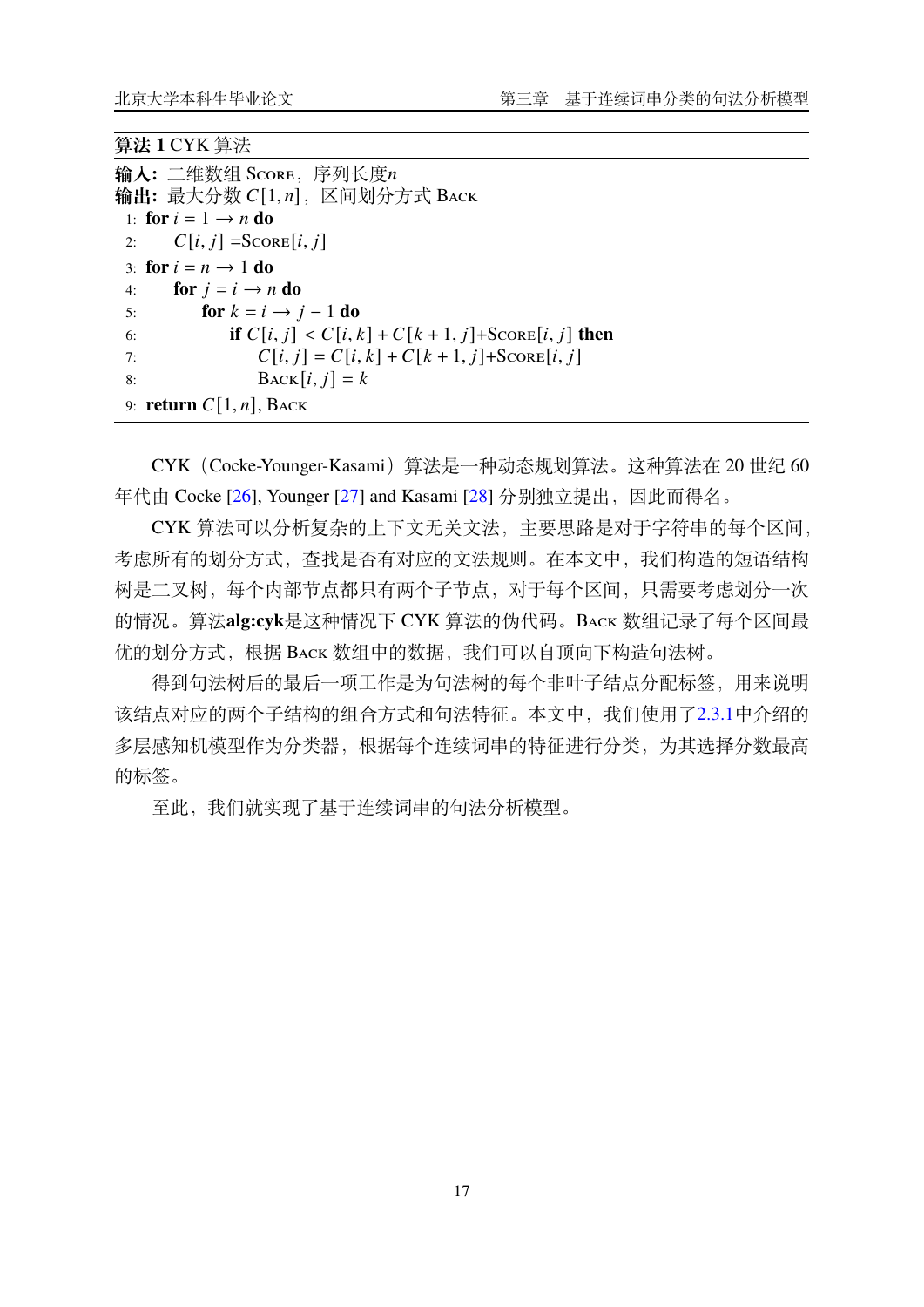# <span id="page-25-0"></span>**第四章 基于图重写的语义图分析模型**

### <span id="page-25-1"></span>**4.1 同步超边替换文法**

同步超边替换文法(Synchronous Hyperedge Replacement Grammar,简称 SHRG)是 基于上下文无关文法和超边替换文法同步分析语义图的方法。

上下文无关文法从起始符号 出发,根据规则对符号进行重写,生成仅有终结符 的字符串;超边替换文法同样从起始符号 S 出发, 根据规则对非终结边进行重写, 生 成仅有终结边的超图。两者的基本原理是相通的。

根据特定的超边替换文法规则,可以通过图重写的形式生成语义图,解决了语义 图的组合问题。但是,超边替换文法没有规定图重写时的组合顺序。为了解决这一问 题,考虑到上下文无关文法和超边替换文法的相似性,我们将超边替换文法所描述的 语义组合过程和句子的句法组合过程结合,根据同一推导树 (Derivation Tree), 将上 下文无关文法和超边替换文法相关联,得到同步超边替换文法。

推导树是指根据一组上下文无关文法规则推导得到具体句子的树形结构,用于指 导超边替换文法图重写的顺序和过程。推导树可以是句子的句法树,也可以是其他具 有特定结构的二叉树。本文在实验部分探索了顺序组合的句法树对于基于同步超边替 换文法的语义分析方法的影响。

推导树的每个节点都对应一条上下文无关文法规则。从推导树的树根出发,先序 遍历每个结点,根据对应的上下文无关文法规则选择合适的超边替换文法规则进行图 重写,最后得到语义图。

在实际实现中,考虑到实现的难度,我们并没有采用自顶向下的分析方法,而是 从推导树的叶子节点出发,后续遍历整棵推导树,同时,对于每个节点所代表的句法 规则,选择合适的 HRG 规则,以子图结合的形式组合得到完整的语义图。

图[4.1](#page-26-0)展示了基于同步超边替换文法的语义图分析过程。

### <span id="page-25-2"></span>**4.2 文法规则抽取**

自行向下的语义图生成过程中,存在着不确定性,可能有多种语义组合方式能够 得到同样的语义图。与此相反,在给定推导树和语义图的情况下,自底向上的规约分 析过程是固定的。为了准确高效地提取出文法规则,本文从叶子结点出发,后序遍历 整棵推导树,同时,根据推导树对应的连续词串,在语义图中寻找对应的子图,将子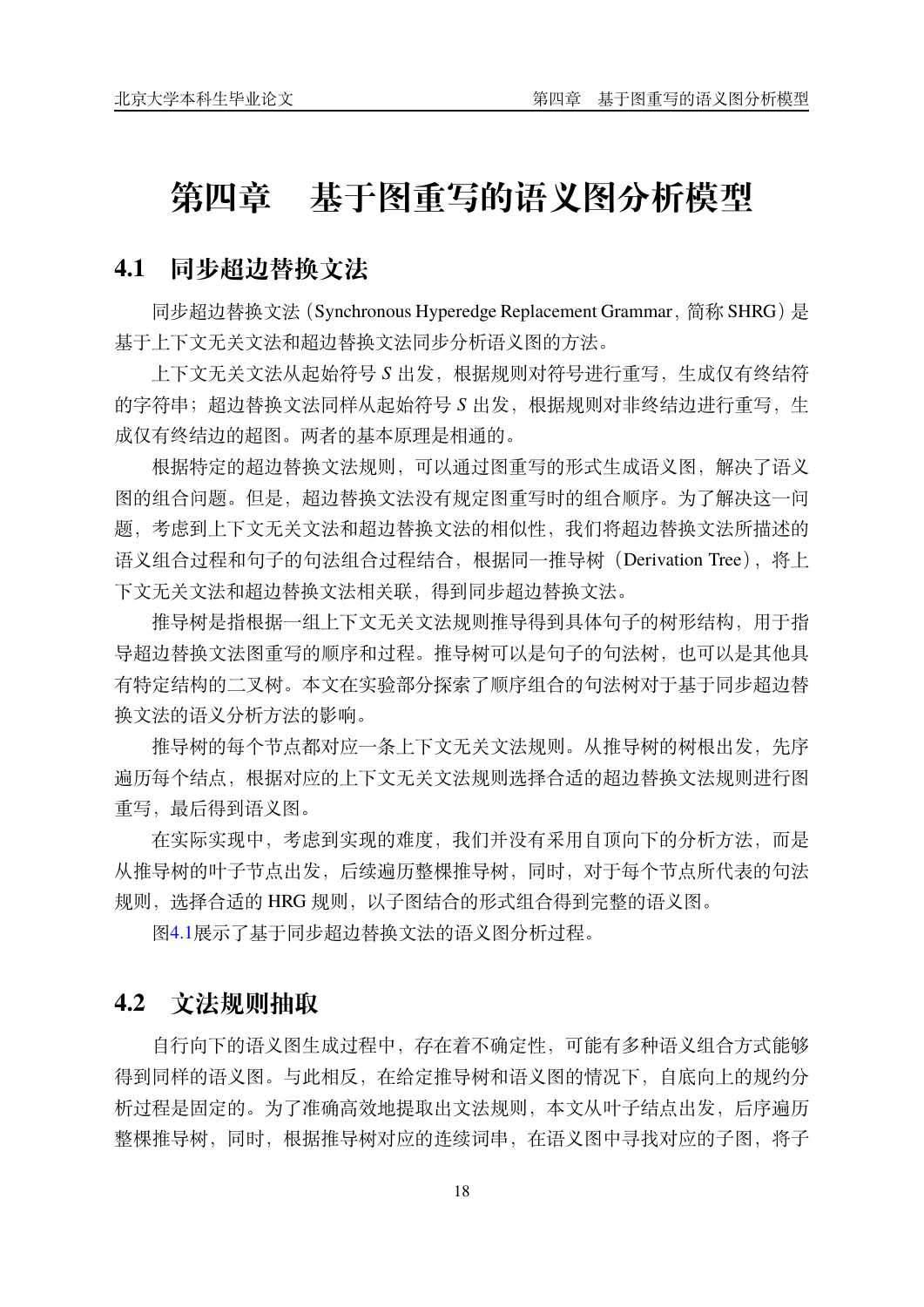<span id="page-26-0"></span>

图 4.1 同步超边替换文法自底向上组合生成"Some boys want to go."的语义图的过程 [[11](#page-34-11)]。

图规约成超边。也就是说,文法规则的抽取过程实际上是超边替换文法组合语义图生 成的逆过程。

算法[2](#page-27-2)是文法规则抽取的伪代码。后序遍历推导树 T 上的所有顶点, 对于每个顶点 对应的语法规则,找到超图上对应的子图,将子图中所有顶点分为内点和外点,就得 到了一条规则。在图 G 上将子图缩成一条超边。由于外点是子图和语义图其他部分的 连接点,需要保留,所以超边的顶点就是子图的所有外点。

图[4.2](#page-28-1)展示了根据推导树对句子"Some boys want to go."自底向上进行自动规则抽 取的过程。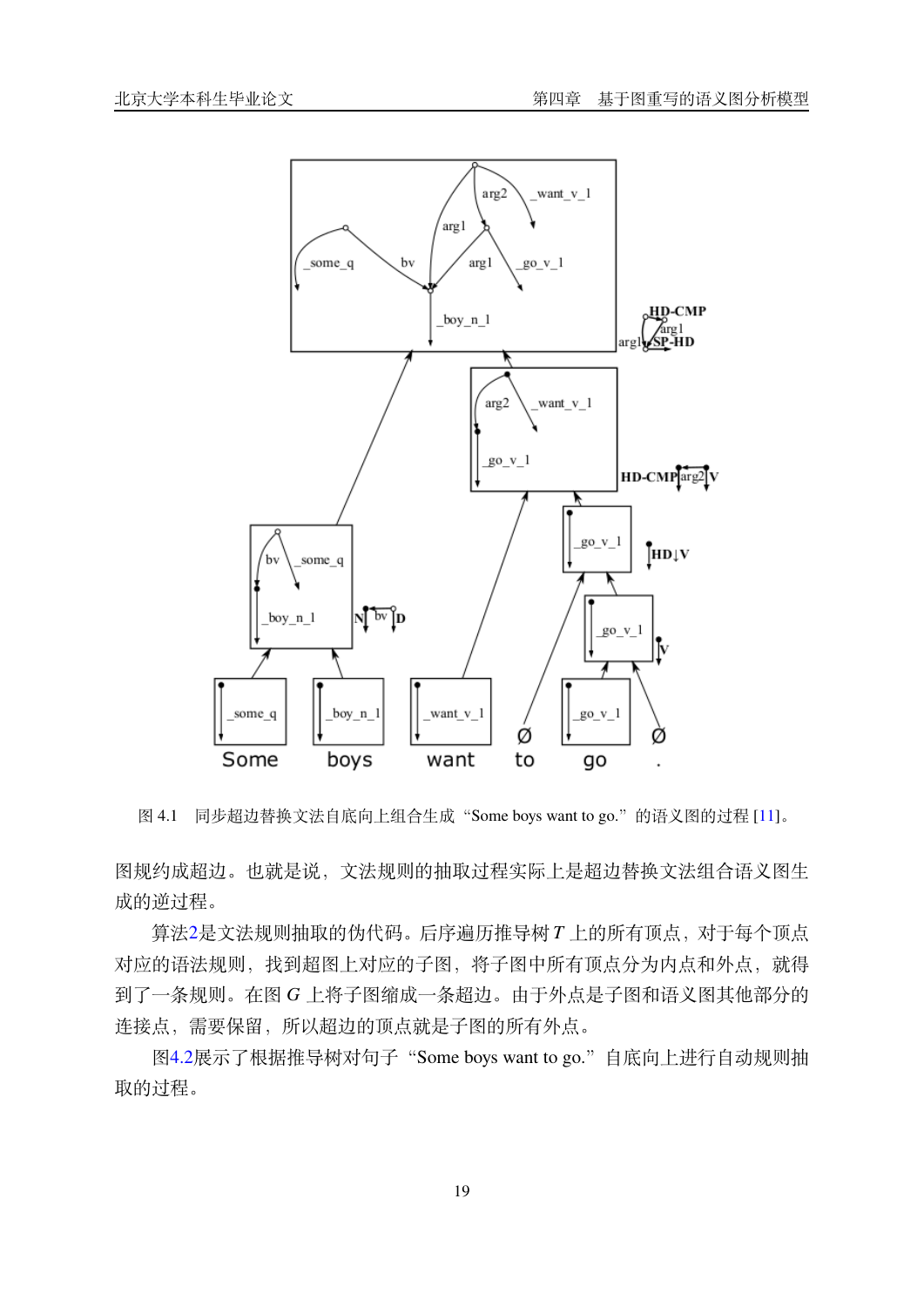```
算法 2 文法规则抽取
```

```
\mathbf{\hat{A}}): 推导树 T, 语义图 G输出: 规则集合 Rules
 1: RULES ← \{\}2: for 树结点 n \in T 按后序遍历顺序 do
 3: 记  对应的文法规则为  →  + 
 4: 记 A, B, C 对应的区间为 Span<sub>A</sub>, Span<sub>B</sub>, Span<sub>C</sub>
 5: S_{PANS} \leftarrow \{SPAN_A, SPAN_B, SPAN_C\}6:
 7: ALL-EDGES \leftarrow \{\}8: \text{ALL-NODEs} \leftarrow \{\}9: for 超边 e \in G do
10: if \text{Span}(e) \in \text{Spans} then
11: ALL-EDGES ← ALL-EDGES ∪ {e}
12: \text{ALL-Nodes} \leftarrow \text{ALL-Nodes} \cup \text{Nodes}(e)13: for 紹边 e \in G do
14: if \text{NODES}(e) \subseteq \text{NODES} then
15: ALL-EDGES ← ALL-EDGES ∪ {e}
16:
17: INTERNAL-NODES \leftarrow \{\}18: EXTERNAL-NODES \leftarrow \{\}19: for 顶点 s \in ALL-Nodes do
20: if \text{Eoges}(s) \subseteq \text{ALL-EDGES} then
21: INTERNAL-NODES ← \{s\}22: else
23: EXTERNAL-NODES ← \{s\}24: RULES ← RULES \cup {(A, ALL-EDGES, INTERNAL-NODES, EXTERNAL-NODES)}
25: 在超图 G 上将 ALL-Edges 和 ALL-Nodes 缩为一条超边
26: return Rules
```
### <span id="page-27-0"></span>**4.3 模型实现**

和第三章介绍的基于连续词串的句法分析模型类似,本章介绍的基于图重写的语 义图分析模型也可以分成两部分:首先根据当前的推导树结点对应的句法规则挑选出 所有可能的语义规则,通过人工神经网络对所有规则打分;再根据推导树的派生过程, 搜索生成语义图。

#### <span id="page-27-1"></span>**4.3.1 特征提取**

推导树的每个内部结点都是一条句法规则,为了得到对应的语义图,我们需要为 每个内部结点找到一条对应的语义规则。在[4.2](#page-25-2)中,我们已经介绍了文法规则的抽取算 法,为每条句法规则都抽取出了对应的语义规则。但是,仍然有两个问题需要解决: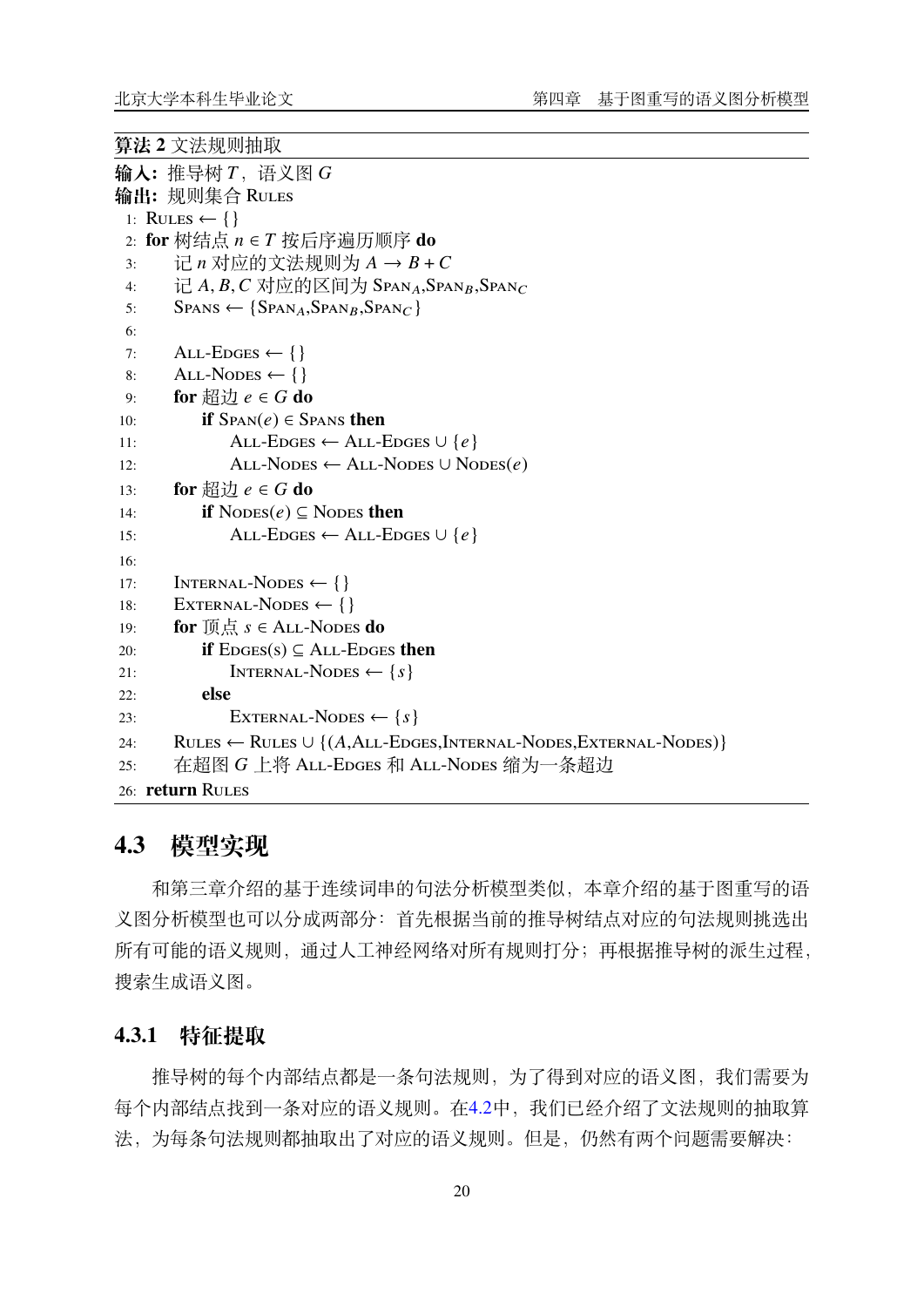<span id="page-28-1"></span>

图 4.2 自底向上的规则抽取过程 [[11](#page-34-11)]。

1. 一条句法规则对应多条语义规则。

2. 句法规则没有对应语义规则。

出现频率高的句法规则很容易会对应多条语义规则。此时,我们需要对每条语义 规则打分,以便在生成语义图时选择最优的规则。最简单的打分模型就是统计语义规 则在语料库中出现的次数,选择出现次数更高的规则。本文则是利用只有一层隐藏层 的多层感知机模型对每条规则进行打分。

我们的句法分析器并不能做到绝对精准地分析句子,得到的句法规则可能是错误 的,从而没有对应的语义组合规则;即使得到的句法规则是正确的,但是提取得到的 规则不可能包含所有的规则,我们得到的句法规则也可能没有对应的语义规则。为了 进行语义分析,我们需要为没有对应语义组合规则的句法规则分配一条语义规则。如 果该句法规则对应的超边只有一个结点,那么这条边是一条终结边,根据当前推导树 结点所对应的短语,为终结边分配一个语义标签;如果句法规则对应的超边有多个结 点,不妨设结点数目为 n,那么就构造一张有 n + 1 个结点的超图,其中一个点作为中 心点,从中心点往每个外点连一条有向边。

#### <span id="page-28-0"></span>**4.3.2 基于树的束搜索算法**

在为推导树的每条句法规则找到备选的语义规则后,就可以通过搜索得到语义图。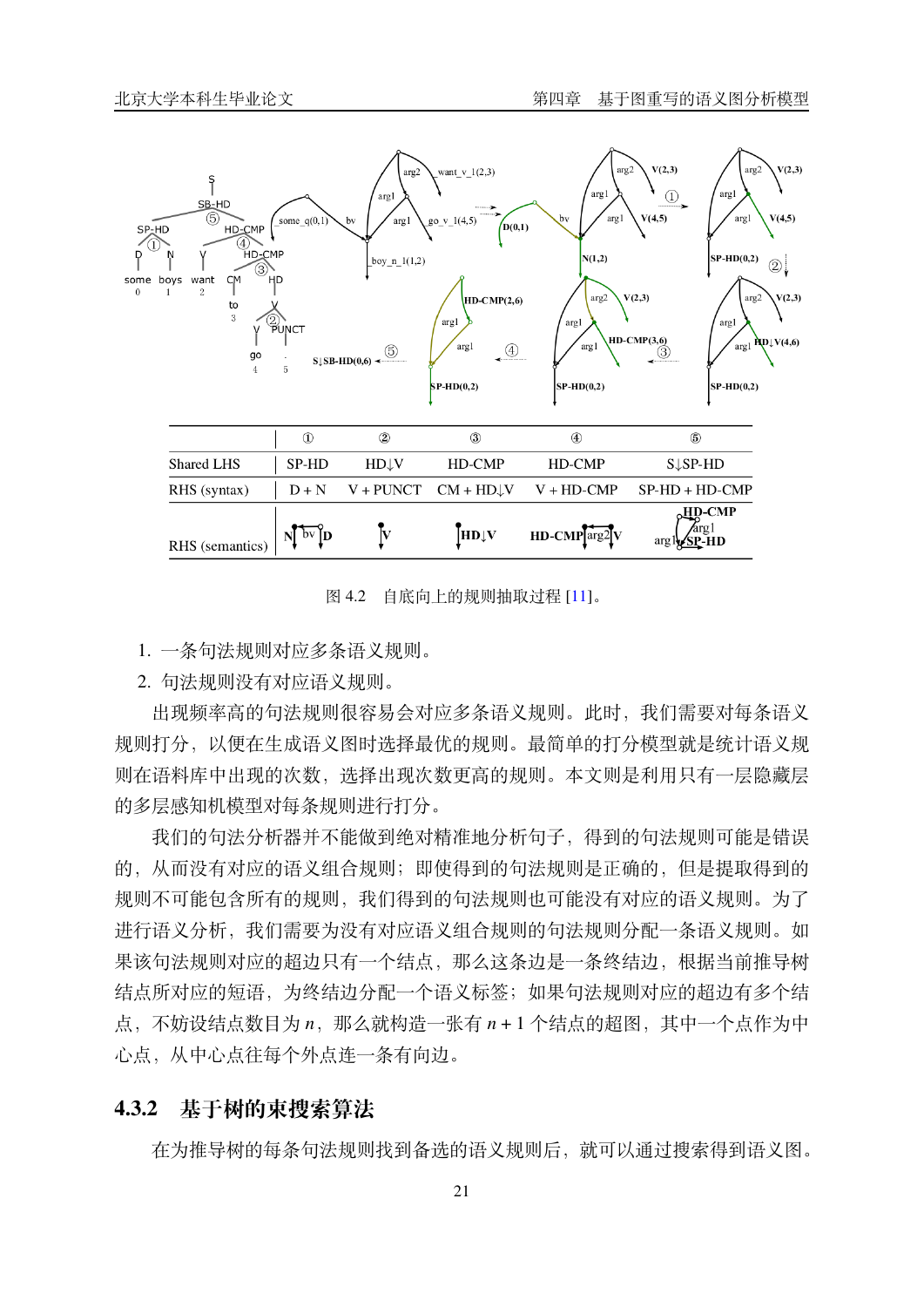搜索算法分为深度优先搜索(Depth First Search,简称 DFS)和广度优先搜索 (Breadth First Search, 简称 BFS)两种。搜索的过程可以抽象成为遍历一棵多叉树, 多 叉树的每个叶子节点对应了一种答案,内部结点的每个子节点都代表了一种可能性。 深度优先搜索从根节点出发,在每个内部结点处选择一个搜索方向,直到到达某个叶 子结点,将得到的答案和之前的答案比较更新后,再回溯选择其他搜索方向;广度优 先搜索从根节点出发后,每次计算并维护同层所有的可能性,逐层计算得到所有的答 案,再比较得到最优答案。

无论是深度优先搜索还是广度优先搜索,解空间的大小都是指数级别的,搜索算 法如果遍历整个空间来求解最优答案的话,会耗费大量的时间。为了提高搜索算法的 效率, 往往会采用剪枝(Pruning)技术。使用剪枝技术的搜索算法, 不会遍历每种可 能的结果。深度优先搜索在每个内部结点考虑下一个搜索方向时,可以先评估该方向 结果的可能取值情况,如果预测到这一搜索方向的结果无法超过当前已经取得的最好 结果时,就不考虑该搜索方向。这一过程像是在一棵树上将旁枝剪去。

束搜索(Beam Search)则是根据贪心思想剪枝的广度优先搜索算法。传统的广度 优先搜索算法要维护搜索树上同一层所有的可能搜索方向,束搜索并不维护所有的可 能方向,而是只保留当前评分最高的 k 个可能方向。这样以来, 每层维护的搜索方向 都不大于 k, 总的搜索复杂度降低到了多项式级别。

根据基于同步超边替换文法的分析方法,为了得到语义图,需要按照推导树的推 导顺序进行图重写得到语义图。由于有的法规则对应多条语义规则,我们需要搜索所 有可能的情况,选择可能性最大的语义图。为了提高生成语义图的效率,本文使用了 基于树的束搜索算法。

考虑到代码实现的难度,我们自底向上进行语义分析,后序遍历推导树的每个结 点,对每个结点对应的子树,搜索并保留 个分数最高的语义图。由于是后续遍历,在  $\psi$ 理结点  $A \ngeq \hat{m}$ , 其两个子节点  $B \nmid R$   $C \nsubseteq \mathbb{R}$ 通过搜索得到了语义子图。设结点  $B \nmid \hat{m}$  $k_1$  种可能的语义图结构,结点  $C \neq k_2$  种可能的语义图结构, 那么根据结点 A 对应的 语义组合规则, 将结点 B 对应的语义图结构和结点 C 对应的语义图结构组合, 可以得 到  $k_1 * k_2$  张语义图。再从其中挑选出分数最高的  $k$  张语义图作为结点  $A$  的语义图结 构。最后,根结点对应的语义图结构中,分数最高的语义图就是最后的语义分析结果。

22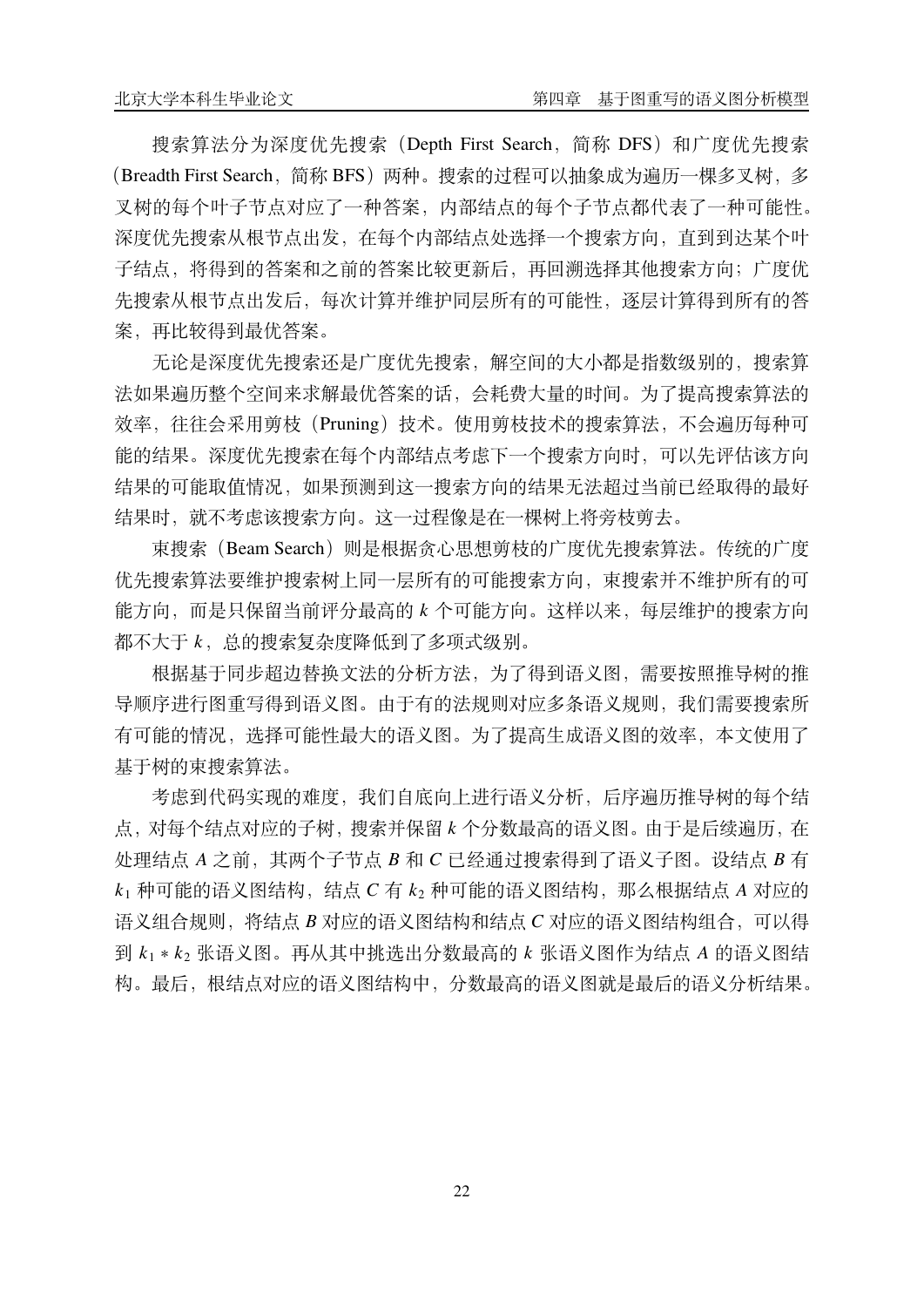# **第五章 实验**

### <span id="page-30-1"></span><span id="page-30-0"></span>**5.1 数据处理**

本文模型的训练和测试都在 Deepbank 数据集上进行。DeepBank 是根据英语资源 语法规则对宾州树库 (Penn Treebank, 简称 PTB) 的华尔街时报 (Wall Street Journal, 简称 WSJ)数据标注得到的语料库 [\[29](#page-35-12)]。我们实验中使用的 DeepBank 数据集是 1.1 版 本,标注采用的是英语资源语法 1214 版本。

宾州树库的华尔街时报部分数据一共分成了 22 组,分别用 wsj00,wsj01,· · ·,wsj21 命名。DeepBank 同样保留了这一数据划分方式。我们按照一般的数据分割方式, 以 wsj00,wsj01,…,wsj19 这 20 组数据作为训练集, 以 wsj20 数据作为开发集, wsj21 数 据作为测试集。

本文模型实现使用了 Python 语言和 PyTorch 库。在模型训练之前,我们对数据进 行了处理, 使用 pyDelphin 库从数据中提取 EDS 语义图, 再利用 jigsaw<sup>①</sup>工具分离句子 中的标点符号。

DeepBank 句法树并不是标准的二叉树, 许多结点只有一个子结点, 为了提取语义 规则,我们将这些只有一个子结点的结点按顺序合并,从而保证每个内部结点都有两 个子结点。此外,DeepBank 的标签包含非常丰富的信息,每个标签都是以下划线隔开 的数个类型符号,分别表示不同的含义,如 HD-CMP\_U\_C。在我们的实验中,仅选取下 划线前的 HD-CMP 作为结点的标签进行语法的抽取。

### <span id="page-30-2"></span>**5.2 句法分析结果**

本文根据表[5.1](#page-31-0)中的参数对模型进行了训练。之后, 使用 evalb<sup>②</sup>工具将预测结果和 标准数据比较,对模型进行评测。evalb 是一种括号打分工具,用于计算括号和标签的 匹配程度。在评测前,需要将预测得到的短语结构树转化为图[3.2](#page-22-2)所示的字符序列。

实验在 DeepBank 句法树和顺序组合句法树上进行。顺序组合句法树是将句中词 语按从左到右的顺序组合得到的句法树,图[5.1](#page-31-1)是"Colorless green ideas sleep furiously" 的顺序组合句法树,我们用 stepX 表示是第 X 次组合。

为了比较 DeepBank 句法树和顺序结构句法树对语义信息预测的作用, 我们在实

<span id="page-30-3"></span> $(1)$  www.coli.uni-saarland.de/ yzhang/files/jigsaw.jar

<span id="page-30-4"></span><sup>2</sup> https://nlp.cs.nyu.edu/evalb/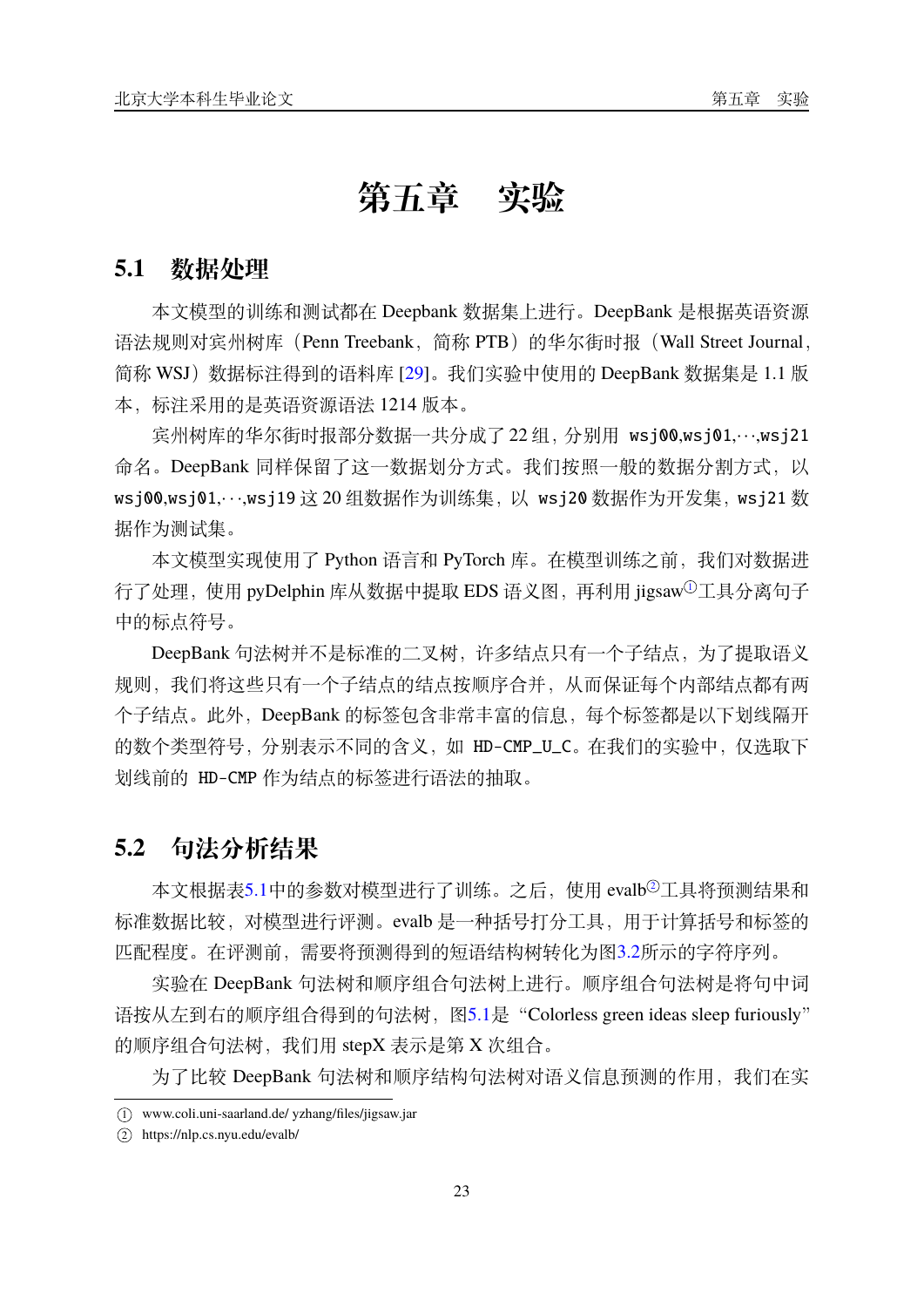<span id="page-31-0"></span>

| 超参数            | 佰                     |
|----------------|-----------------------|
| 随机初始化词向量维数     | 100                   |
| LSTM 层数        | $\mathcal{D}_{\cdot}$ |
| LSTM 输出维数      | 256                   |
| MLP 隐藏层数目      |                       |
| 词串打分 MLP 隐藏层维数 | 256                   |
| 标签分类 MLP 隐藏层维数 | 512                   |
| 优化器            | Adam                  |

表 5.1 句法分析模型参数

<span id="page-31-1"></span>验中,将句法树结点对应的语义规则右部超图的外点数目作为语义信息,加在该结点 标签的结尾处进行预测。



图 5.1 "Colorless green ideas sleep furiously"的顺序组合句法树

实验结果如表[5.2](#page-31-2)所示,满分为 100,其中,标签准确率是叶子节点标签的预测率。 从结果可以看出,顺序结构句法树由于结构简单,在不包含语义信息时,更容易预测; 但在加入语义信息之后,顺序结构句法树的简单结构蕴含的语义信息较少,难以预测。 DeepBank 句法树本身包含了较多的语义信息,无论是否再加入语义信息,预测准确率 变化不大。

<span id="page-31-2"></span>

|              | 无语义信息       |       | 有语义信息       |       |  |
|--------------|-------------|-------|-------------|-------|--|
|              | 括号准确率 标签准确率 |       | 括号准确率 标签准确率 |       |  |
| DeepBank 句法树 | 85.73       | 92.99 | 85.67       | 91.95 |  |
| 顺序结构句法树      | 89.10       | 95.29 | 45.46       | 93.94 |  |

#### 表 5.2 句法分析结果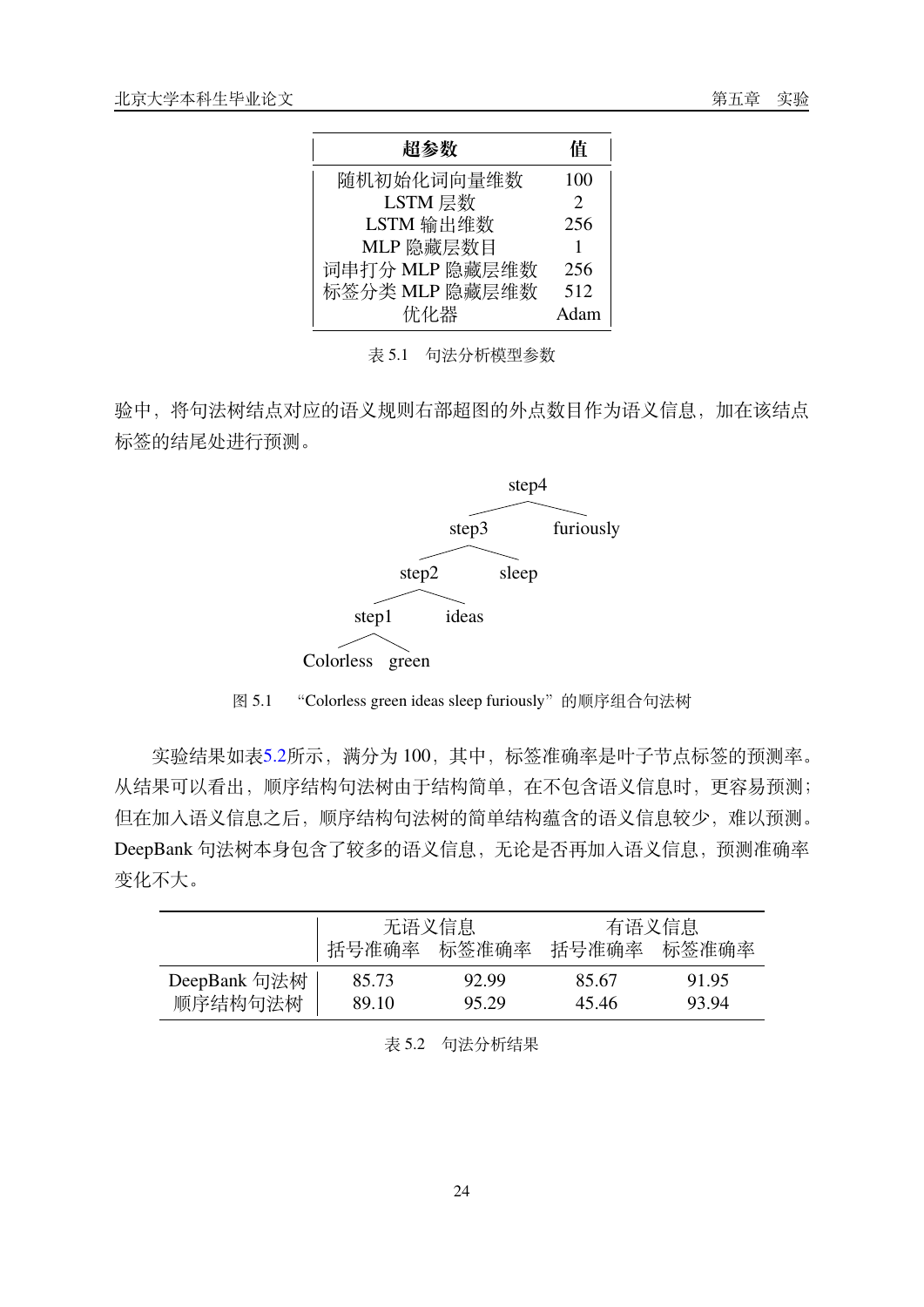### <span id="page-32-0"></span>**5.3 语义图分析结果**

语义图分析时使用训练后的句法分析器进行特征提取,再利用隐藏层维数为 100 的单隐藏层 MLP 进行规则的打分和标签的分类。

对于语义图分析器的评价,我们采用了 EDM 评价指标。Dridan、Oepen [[30\]](#page-35-13) 提出 的 EDM 评价指标直接通过比较两张图顶点和边的重叠度来评价分析结果。和我们句 法分析的方式类似,EDM 将顶点和边转化成为元组集合,通过比较元组的重叠程度, 就可以得到准确率、召回率和 F 值。

<span id="page-32-1"></span>同样的,我们分别测试了以 DeepBank 句法树和顺序结构句法树作为推导树的实 验结果。实验结果如表[5.3](#page-32-1)所示。

|          |    | Precision | Recall | F-score |
|----------|----|-----------|--------|---------|
|          | 顶点 | 83.68     | 83.13  | 83.41   |
| DeepBank | 边  | 67.75     | 66.90  | 67.32   |
|          | 综合 | 75.71     | 74.98  | 75.34   |
|          | 顶点 | 61.48     | 58.64  | 60.01   |
| 顺序结构     | 边  | 14.52     | 14.68  | 14.60   |
|          | 综合 | 37.21     | 36.55  | 36.88   |

#### 表 5.3 语义分析结果

从实验结果可以看出,我们实现的语义分析模型在顶点预测上有着较好的效果, 但在边的预测上效果较差。推导树为 DeepBank 句法树时的效果比推导树为顺序结构 句法树时的效果要强很多,说明 DeepBank 句法树确实包含了大量有利于语义分析的 信息。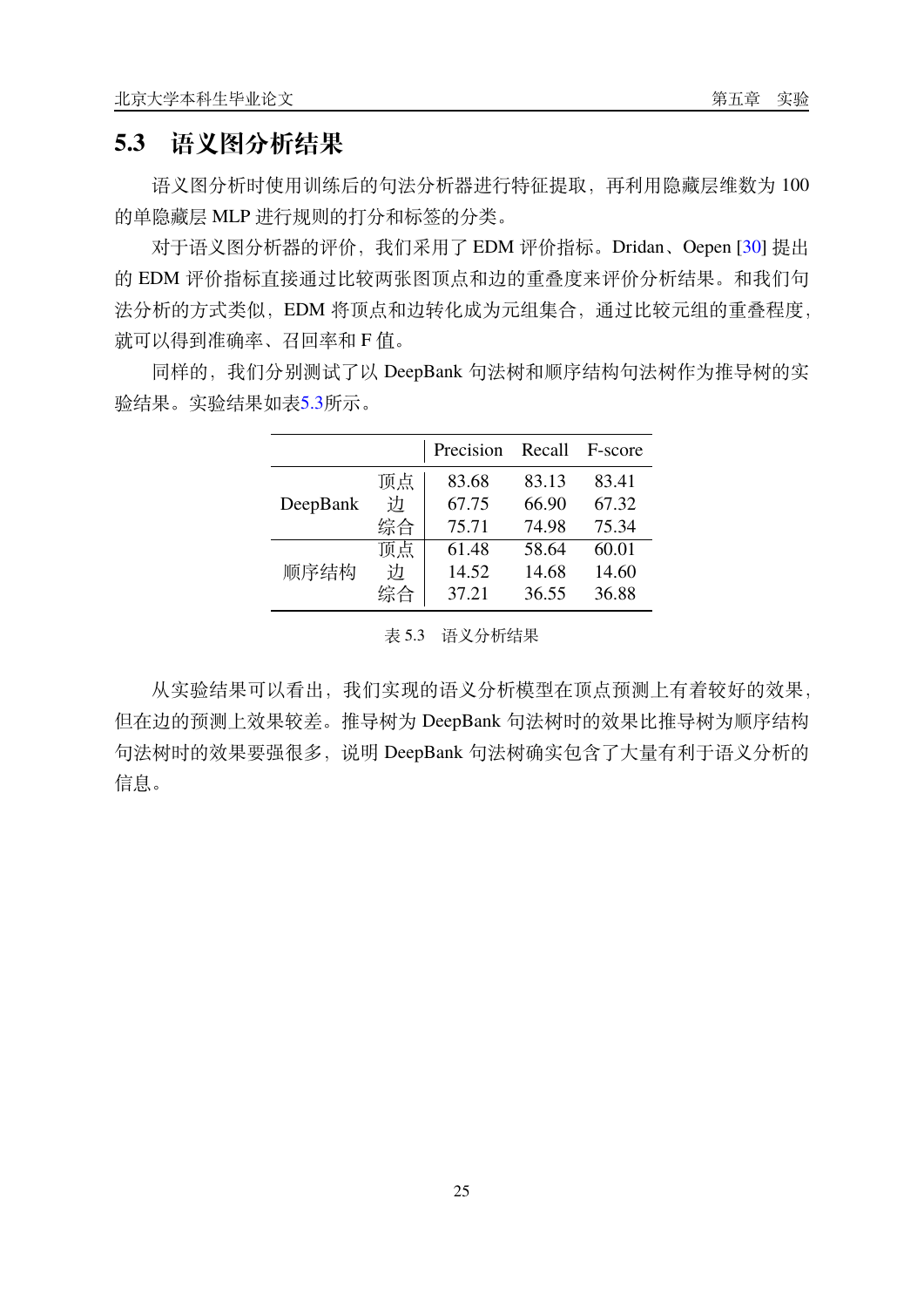# **第六章 总结**

<span id="page-33-0"></span>本文的主要工作有以下几点:

- 1. 比较了句法分析和语义分析的差异, 说明了语义分析对于自然语言处理的必要 性,介绍了语义图等语义表示形式。
- 2. 举例说明了上下文无关文法和超边替换文法的基本概念,介绍了结合上下文无关 文法和超边替换文法的基于同步超边替换文法的语义分析技术。
- 3. 根据 Chen 等 [[11\]](#page-34-11) 的论文实现了 SHRG 语义分析模型, 将模型分成基于连续词串 的句法分析模型和基于图重写的语义分析模型两部分,详细说明了两个模型的工 程实现细节。在实验集上进行了训练和测试,模型的表现优秀。
- 4. 比较了 DeepBank 句法树和顺序结构句法树对句法分析器和语义分析器的训练与 测试的影响,说明 DeepBank 句法结构对语义分析确实有促进作用。

到目前为止,本文已经基本实现了基于 SHRG 的语义分析模型,但仍然存在问题:

- 1. 特征提取时只使用了较为简单的 LSTM-Minus 模型,可以改为 Transformer 等复 杂模型提高特征提取的准确度。
- 2. 语义规则抽取时没有考虑到外部结点的顺序,部分结构相同的语义规则被判断成 了不同的规则,从而增加了训练的难度,影响到了实验的效果。
- 3. 语义分析器对于语义图的边预测效果较差,需要继续训练模型来改进。

此外,目前的自动语义规则抽取算法较为简单,抽取得到的语义规则较为冗杂,其 中许多语义规则可能影响到语义分析的结果。后续可以继续进行语义规则的正则化研 究,设计出更加优秀的语义规则提取算法,提升语义分析的效果。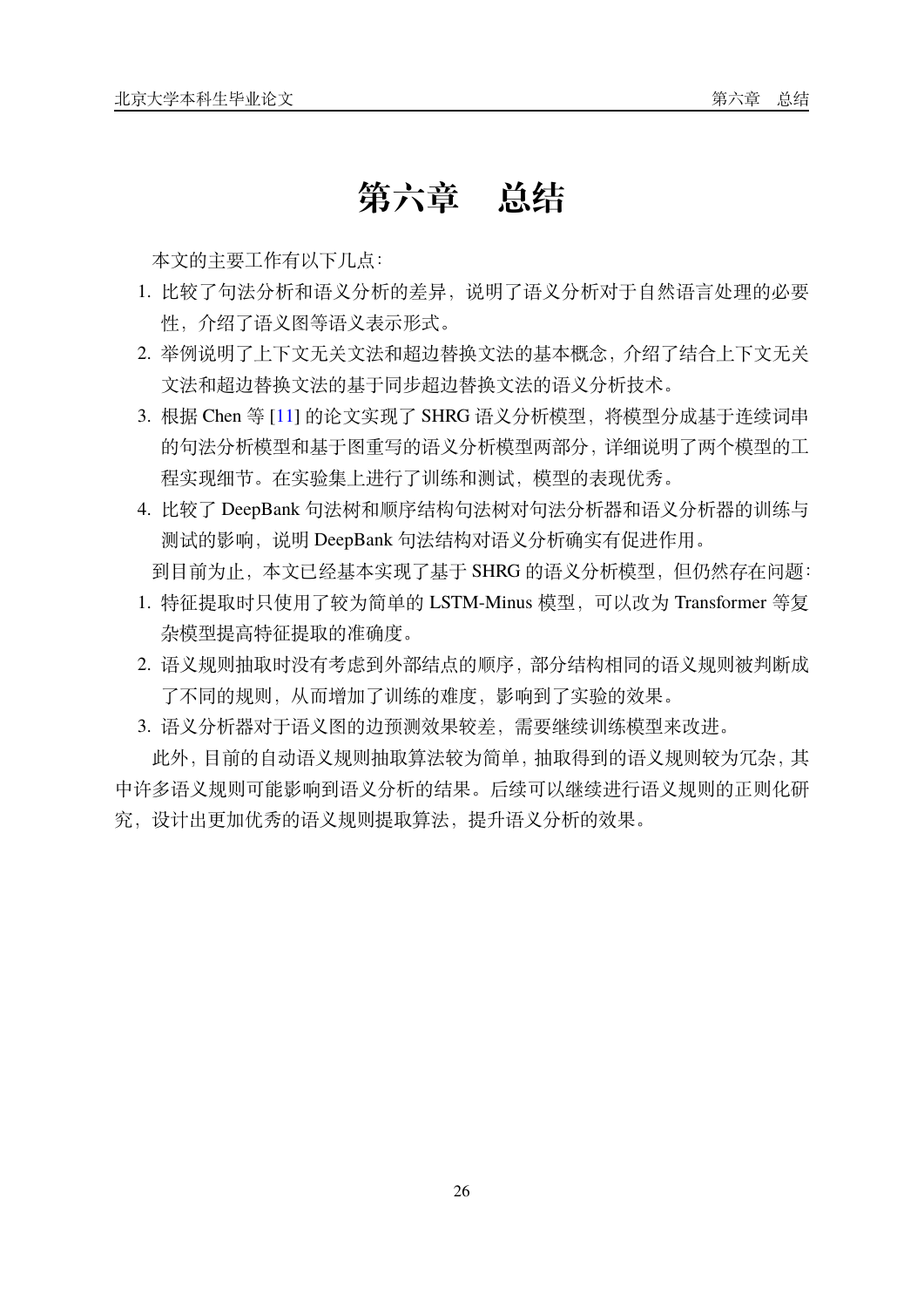# **参考文献**

- <span id="page-34-1"></span><span id="page-34-0"></span>[1] G. E. Hinton. "*Distributed representations*". **1984**.
- <span id="page-34-2"></span>[2] D. E. Rumelhart, G. E. Hinton and R. J. Williams. *Learning internal representations by error propagation* [techreport]. **1985**.
- <span id="page-34-3"></span>[3] T. Mikolov, K. Chen, G. Corrado *et al.* "*Efficient estimation of word representations in vector space*". *arXiv preprint arXiv:1301.3781*, **2013**.
- <span id="page-34-4"></span>[4] M. E. Peters, M. Neumann, M. Iyyer *et al.* "*Deep contextualized word representations*". *arXiv preprint arXiv:1802.05365*, **2018**.
- <span id="page-34-5"></span>[5] J. Devlin, M.-W. Chang, K. Lee *et al.* "*Bert: Pre-training of deep bidirectional transformers for language understanding*". *arXiv preprint arXiv:1810.04805*, **2018**.
- <span id="page-34-6"></span>[6] 沈阳 and 郭锐. 现代汉语. 北京: 高等教育出版社, **2014**.
- <span id="page-34-7"></span>[7] N. Chomsky and D. W. Lightfoot. *Syntactic structures*. Walter de Gruyter, **2002**.
- <span id="page-34-8"></span>[8] C. Parsing. "*Speech and language processing*". **2009**.
- <span id="page-34-9"></span>[9] D. Bahdanau, K. Cho and Y. Bengio. "*Neural machine translation by jointly learning to align and translate*". *arXiv preprint arXiv:1409.0473*, **2014**.
- <span id="page-34-10"></span>[10] L. Song, Y. Zhang, Z. Wang *et al.* "*A Graph-to-Sequence Model for AMR-to-Text Generation*". In: *Proceedings of the 56th Annual Meeting of the Association for Computational Linguistics (Volume 1: Long Papers)*. Melbourne, Australia: Association for Computational Linguistics, 2018-07: 1616– 1626. <https://www.aclweb.org/anthology/P18-1150>.
- <span id="page-34-11"></span>[11] Y. Chen, W. Sun and X. Wan. "*Accurate SHRG-Based Semantic Parsing*". In: *Proceedings of the 56th Annual Meeting of the Association for Computational Linguistics (Volume 1: Long Papers)*. Melbourne, Australia: Association for Computational Linguistics, 2018-07: 408–418. [https://](https://www.aclweb.org/anthology/P18-1038) [www.aclweb.org/anthology/P18-1038](https://www.aclweb.org/anthology/P18-1038).
- <span id="page-34-12"></span>[12] 耿素云, 屈婉玲 and 王捍贫. 离散数学教程. 北京: 北京大学出版社, **2002**.
- <span id="page-34-13"></span>[13] L. Banarescu, C. Bonial, S. Cai *et al.* "*Abstract Meaning Representation for Sembanking*". In: *Proceedings of the 7th Linguistic Annotation Workshop and Interoperability with Discourse*. Sofia, Bulgaria: Association for Computational Linguistics, 2013-08: 178–186. [https://www.aclweb.](https://www.aclweb.org/anthology/W13-2322) [org/anthology/W13-2322](https://www.aclweb.org/anthology/W13-2322).
- <span id="page-34-14"></span>[14] S. Oepen, K. Toutanova, S. Shieber *et al.* "*The LinGO Redwoods Treebank: Motivation and Preliminary Applications*". In: *COLING 2002: The 17th International Conference on Computational Linguistics: Project Notes*. **2002**. <https://www.aclweb.org/anthology/C02-2025>.
- <span id="page-34-15"></span>[15] C. Pollard and I. A. Sag. *Head-driven phrase structure grammar*. University of Chicago Press, **1994**.
- <span id="page-34-16"></span>[16] A. Copestake, D. Flickinger, C. Pollard *et al.* "*Minimal recursion semantics: An introduction*". *Research on language and computation*, **2005**, *3*(2-3): 281–332.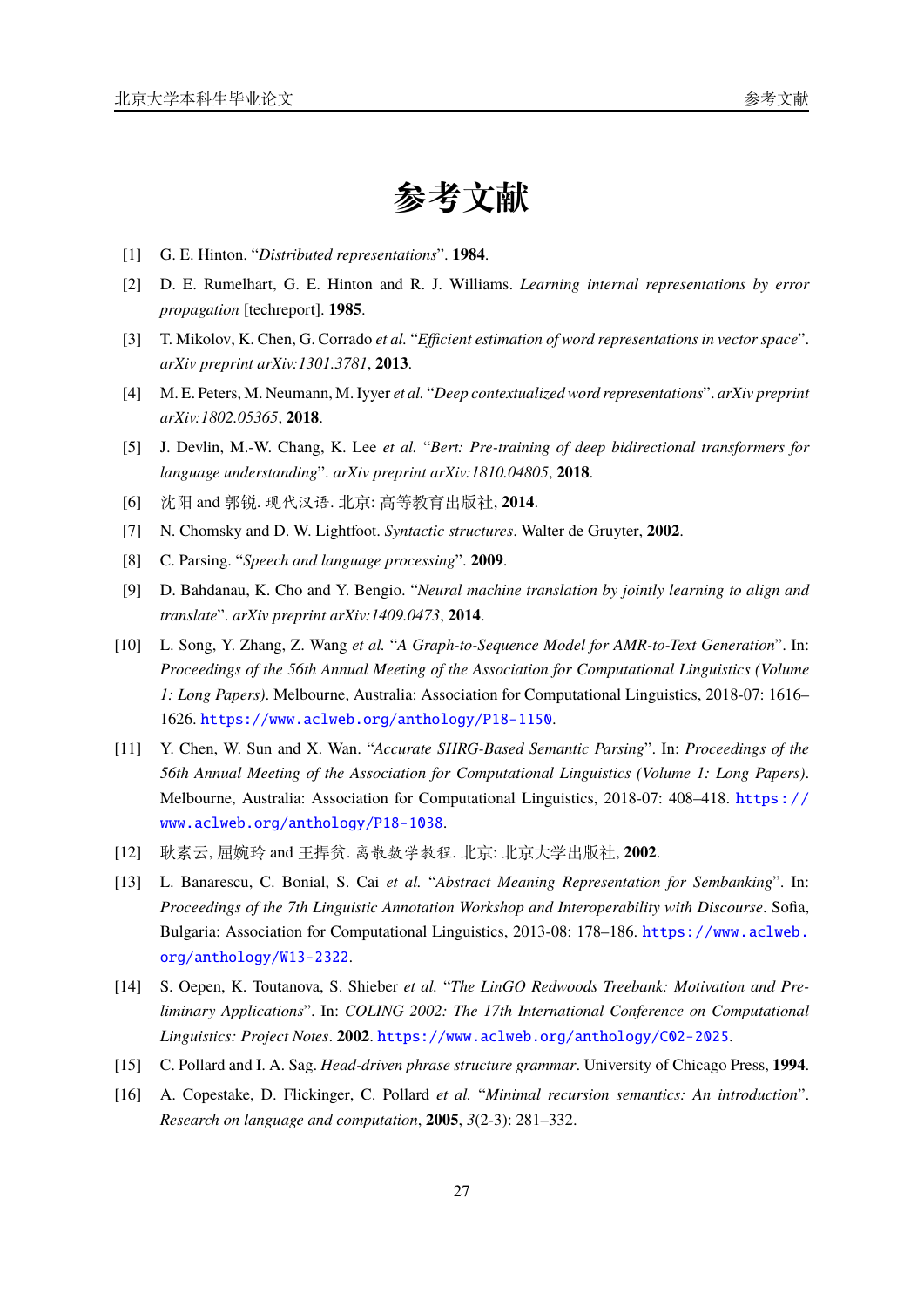- <span id="page-35-0"></span>[17] J. E. Hopcroft, R. Motwani and J. D. Ullman. "*Introduction to automata theory, languages, and computation*". *Acm Sigact News*, **2001**, *32*(1): 60–65.
- <span id="page-35-1"></span>[18] F. Drewes, H.-J. Kreowski and A. Habel. "*Hyperedge Replacement Graph Grammars*". In: *Handbook of Graph Grammars and Computing by Graph Transformation: Volume I. Foundations*. USA: World Scientific Publishing Co., Inc., **1997**: 95–162.
- <span id="page-35-2"></span>[19] I. Goodfellow, Y. Bengio and A. Courville. *Deep Learning*. MIT Press, **2016**, [http : / / www .](http://www.deeplearningbook.org) [deeplearningbook.org](http://www.deeplearningbook.org).
- <span id="page-35-3"></span>[20] W. S. McCulloch and W. Pitts. "*A logical calculus of the ideas immanent in nervous activity*". *The bulletin of mathematical biophysics*, **1943**, *5*(4): 115–133.
- <span id="page-35-4"></span>[21] M. Marvin and A. P. Seymour. *Perceptrons*. MIT Press, **1969**.
- <span id="page-35-5"></span>[22] P. Werbos. "*Beyond regression:" new tools for prediction and analysis in the behavioral sciences*". *Ph. D. dissertation, Harvard University*, **1974**.
- <span id="page-35-6"></span>[23] S. Hochreiter and J. Schmidhuber. "*Long Short-Term Memory*". *Neural Computation*, **1997**, *9*(8): 1735–1780. <https://doi.org/10.1162/neco.1997.9.8.1735>.
- <span id="page-35-7"></span>[24] R. McDonald and F. Pereira. *Discriminative learning and spanning tree algorithms for dependency parsing*. University of Pennsylvania, **2006**.
- <span id="page-35-8"></span>[25] J. Cross and L. Huang. "Span-Based Constituency Parsing with a Structure-Label System and Prov*ably Optimal Dynamic Oracles*". In: *Proceedings of the 2016 Conference on Empirical Methods in Natural Language Processing*. Austin, Texas: Association for Computational Linguistics, 2016-11: 1–11. <https://www.aclweb.org/anthology/D16-1001>.
- <span id="page-35-9"></span>[26] J. Cocke. *Programming languages and their compilers: Preliminary notes*. New York University, **1969**.
- <span id="page-35-10"></span>[27] D. H. Younger. "*Recognition and parsing of context-free languages in time n3*". *Information and control*, **1967**, *10*(2): 189–208.
- <span id="page-35-11"></span>[28] T. Kasami. "*An efficient recognition and syntax-analysis algorithm for context-free languages*". *Coordinated Science Laboratory Report no. R-257*, **1966**.
- <span id="page-35-12"></span>[29] D. Flickinger, Y. Zhang and V. Kordoni. "*DeepBank. A dynamically annotated treebank of the Wall Street Journal*". In: *Proceedings of the 11th International Workshop on Treebanks and Linguistic Theories*. **2012**: 85–96.
- <span id="page-35-13"></span>[30] R. Dridan and S. Oepen. "*Parser Evaluation Using Elementary Dependency Matching*". In: *Proceedings of the 12th International Conference on Parsing Technologies*. Dublin, Ireland: Association for Computational Linguistics, 2011-10: 225–230. [https://www.aclweb.org/anthology/W11-](https://www.aclweb.org/anthology/W11-2927) [2927](https://www.aclweb.org/anthology/W11-2927).
- [31] H. Shi, X. Wang, Y. Sun *et al.* "*Constructing High Quality Sense-specific Corpus and Word Embedding via Unsupervised Elimination of Pseudo Multi-sense*". In: *Proceedings of the Eleventh International Conference on Language Resources and Evaluation (LREC 2018)*. Miyazaki, Japan: European Language Resources Association (ELRA), 2018-05. [https://www.aclweb.org/anthology/](https://www.aclweb.org/anthology/L18-1154) [L18-1154](https://www.aclweb.org/anthology/L18-1154).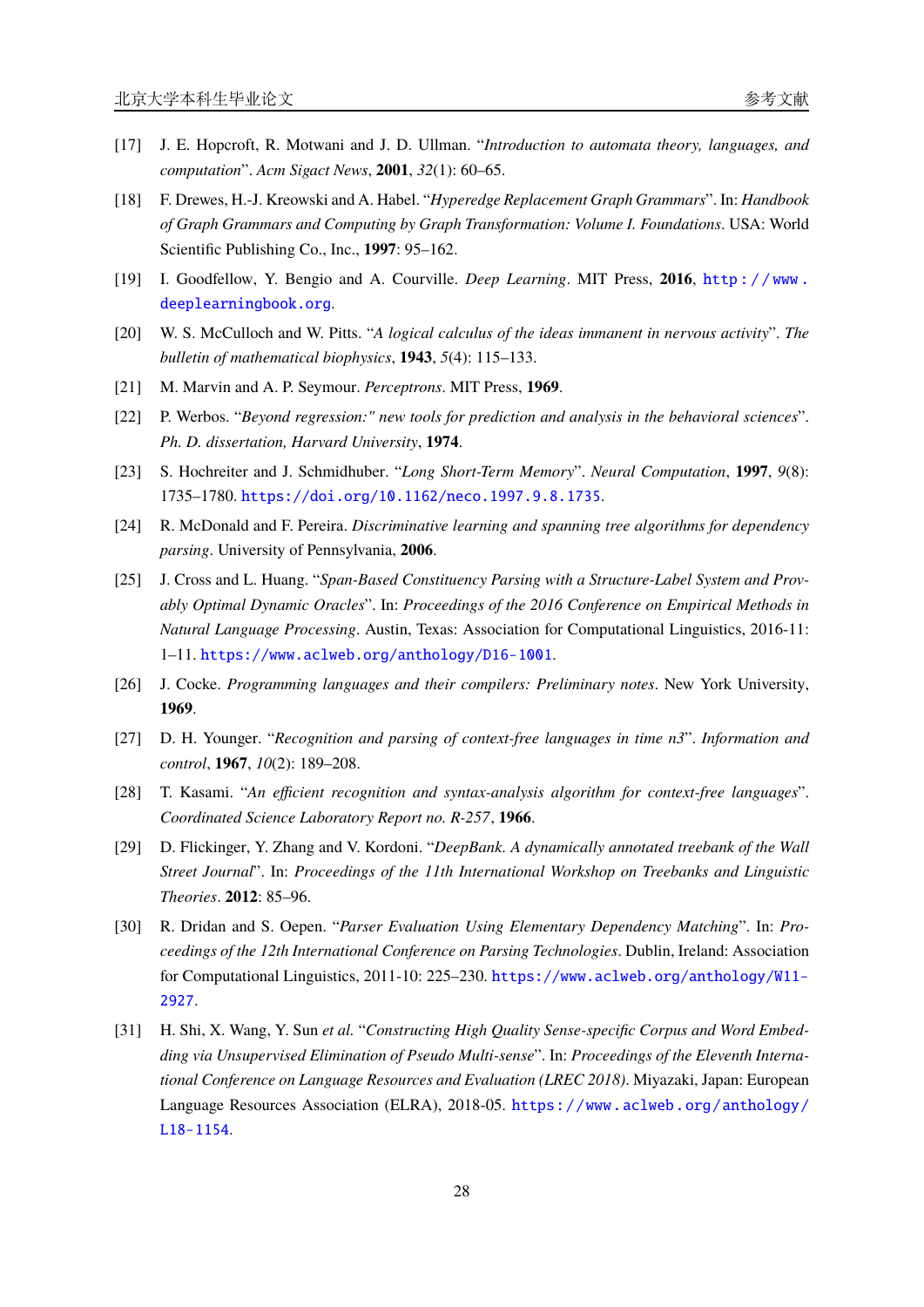# **本科期间的主要工作和成果**

<span id="page-36-0"></span>2018 年 5 月在会议 *International Conference on Language Resources and Evaluation* 上发表了论文。其中,石昊悦为第一作者,本人为第二作者:

H. Shi 等. "*Constructing High Quality Sense-specific Corpus and Word Embedding via Unsupervised Elimination of Pseudo Multi-sense*". In: *Proceedings of the Eleventh International Conference on Language Resources and Evaluation (LREC 2018)*. Miyazaki, Japan: European Language Resources Association (ELRA), 2018-05. https://www. [aclweb.org/anthology/L18-1154](https://www.aclweb.org/anthology/L18-1154)